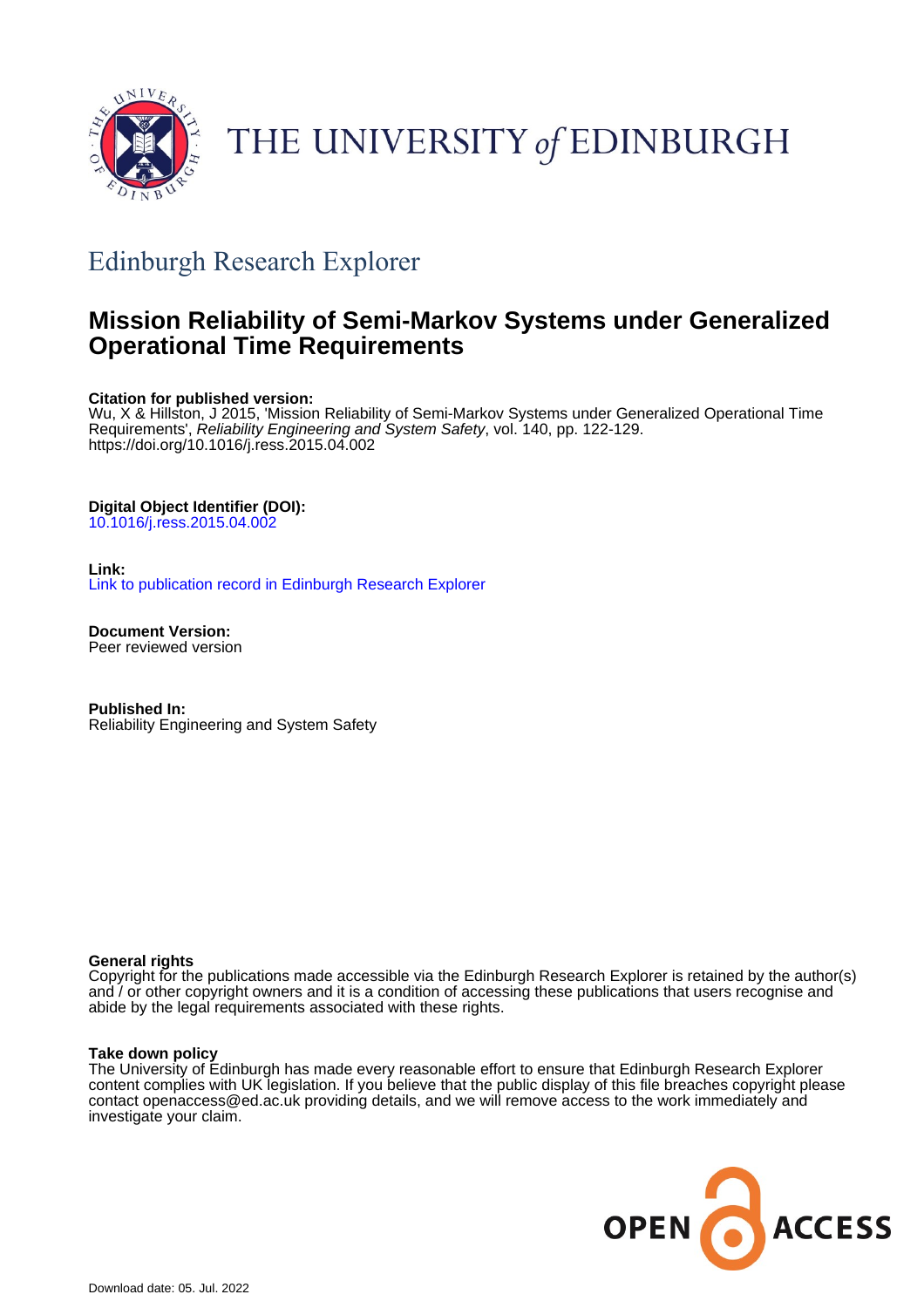# Author's Accepted Manuscript

Mission Reliability of Semi-Markov Systems under Generalized Operational Time Requirements

Xiaoyue Wu, Jane Hillston



PII: S0951-8320(15)00114-3 DOI:<http://dx.doi.org/10.1016/j.ress.2015.04.002> Reference: RESS5288

To appear in: Reliability Engineering and System Safety

Received date: 15 December 2014 Revised date: 2 March 2015 Accepted date: 3 April 2015

Cite this article as: Xiaoyue Wu, Jane Hillston, Mission Reliability of Semi-Markov Systems under Generalized Operational Time Requirements, Reliability Engineering and System Safety, <http://dx.doi.org/10.1016/j.ress.2015.04.002>

This is a PDF file of an unedited manuscript that has been accepted for publication. As a service to our customers we are providing this early version of the manuscript. The manuscript will undergo copyediting, typesetting, and review of the resulting galley proof before it is published in its final citable form. Please note that during the production process errors may be discovered which could affect the content, and all legal disclaimers that apply to the journal pertain.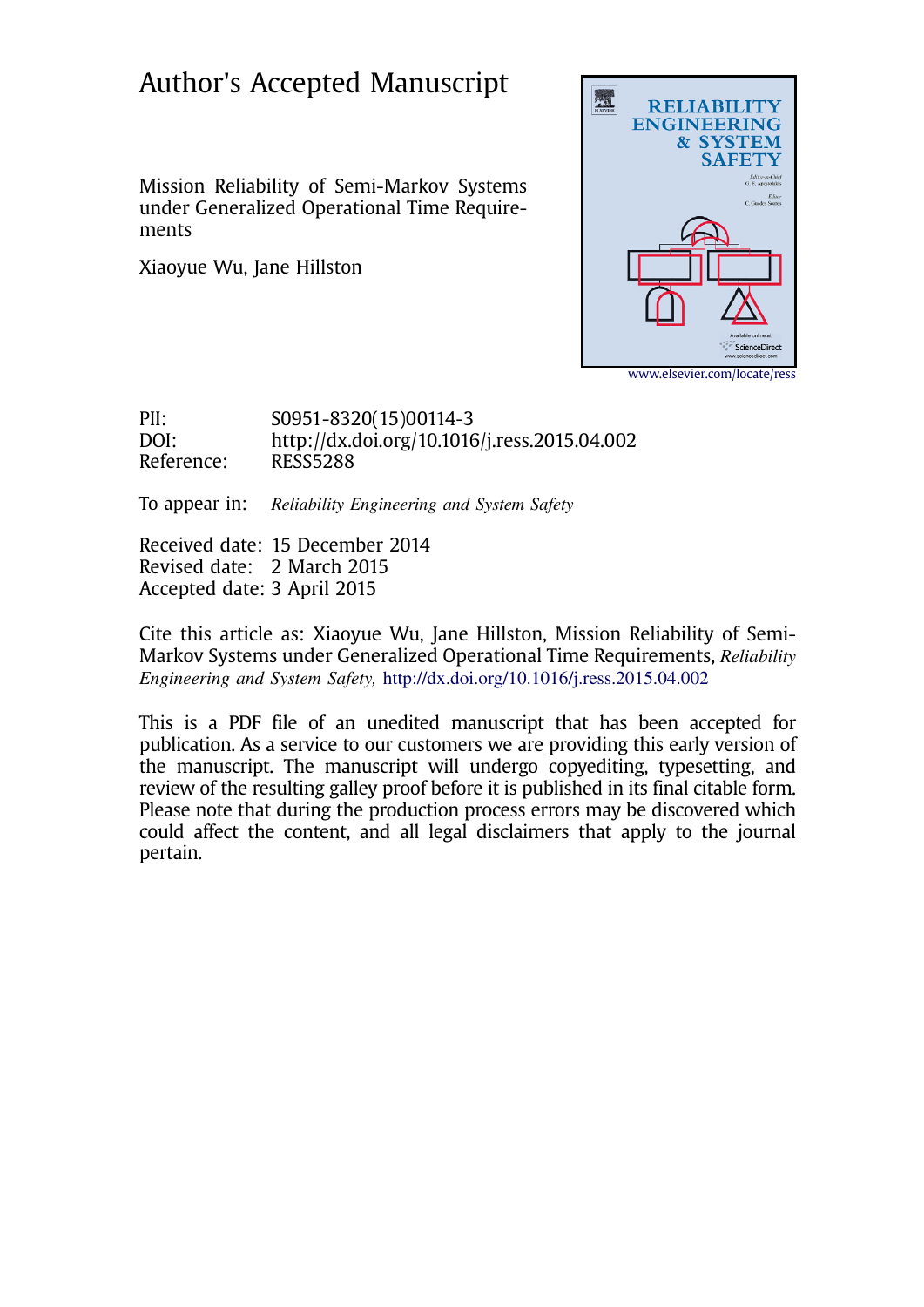# Mission Reliability of Semi-Markov Systems under Generalized Operational Time Requirements

Xiaoyue Wu<sup>a,∗</sup>, Jane Hillston<sup>b</sup>

<sup>a</sup>College of Information Systems and Management,National University of Defense Technology,Changsha,Hunan, 410073, China  $^{b}$ School of Informatics, University of Edinburgh, Edinburgh, Scotland, EH8 9AB, UK

### Abstract

Mission reliability of a system depends on specific criteria for mission success. To evaluate the mission reliability of some mission systems that do not need to work normally for the whole mission time, two types of mission reliability for such systems are studied. The first type corresponds to the mission requirement that the system must remain operational continuously for a minimum time within the given mission time interval, while the second corresponds to the mission requirement that the total operational time of the system within the mission time window must be greater than a given value. Based on Markov renewal properties, matrix integral equations are derived for semi-Markov systems. Numerical algorithms and a simulation procedure are provided for both types of mission reliability. Two examples are used for illustration purposes. One is a one-unit repairable Markov system, and the other is a cold standby semi-Markov system consisting of two components. By the proposed approaches, the mission reliability of systems with time

<sup>∗</sup>Corresponding author. Tel: +86 13308491401

Email addresses: xioayuewucn@nudt.edu.cn (Xiaoyue Wu), Jane.Hillston@ed.ac.uk (Jane Hillston)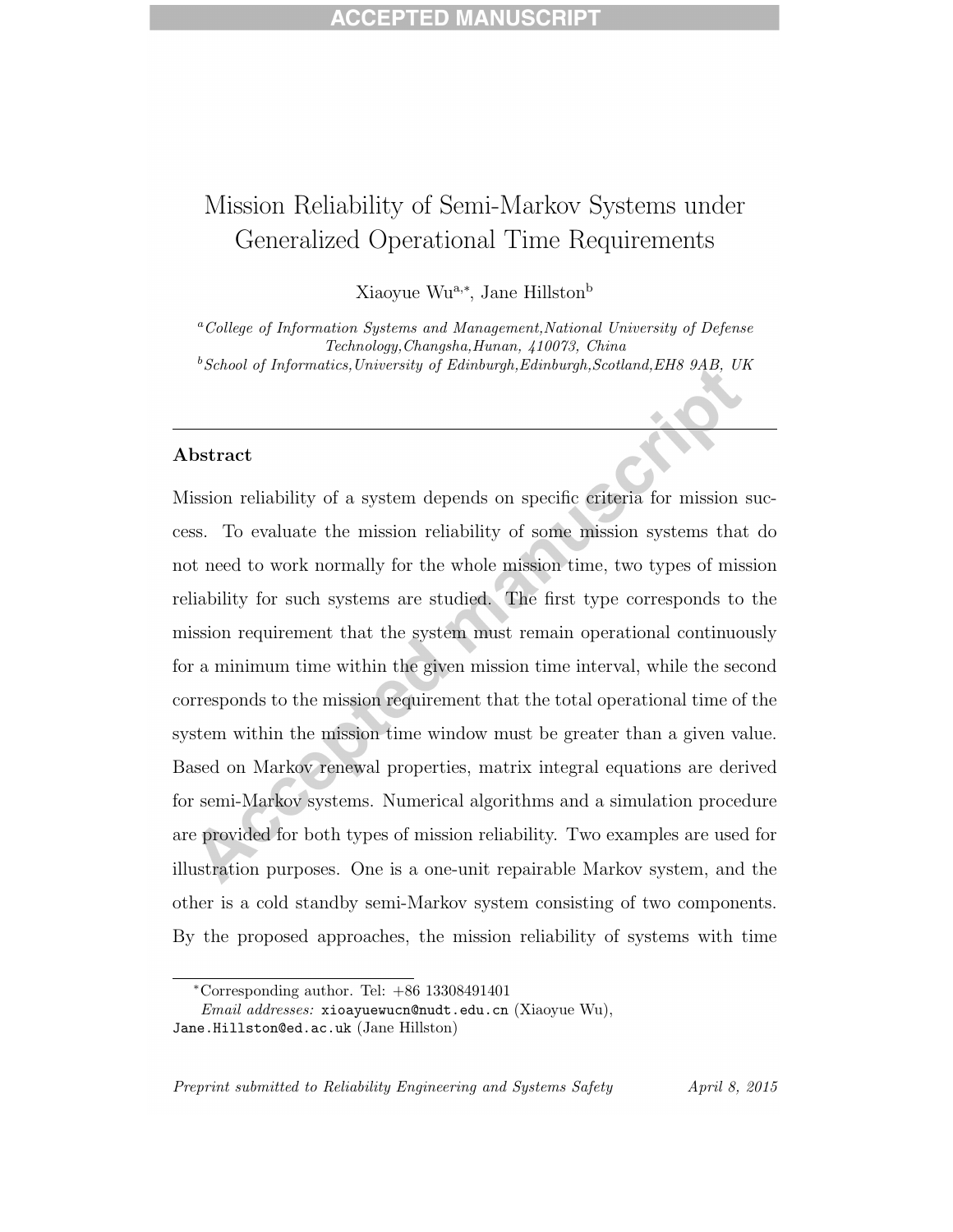redundancy can be more precisely estimated to avoid possible unnecessary redundancy of system resources.

Keywords: mission reliability, system, Markov, semi-Markov, algorithm, simulation

### 1. Introduction

In engineering applications, there exist many systems designed to support the accomplishment of critical missions. For example, during a space flight mission, it is necessary to use the spaceflight telemetry, tracking, and control (TT&C) system [1] to provide connection between the spacecraft and facilities on the ground, and to ensure that the spacecraft performs its mission correctly. Often, to avoid the risk of mission failure or waste of TT&C resources, space system engineers are interested in quantitatively assessing the mission reliability of the TT&C system which will support a planned spaceflight, so they can make reasonable decisions about the system design before practical execution of the mission.

Mission reliability of a system is the probability of successful completion of a stated mission by the system deployed in a given environment. Depending on different criteria of mission success, mission reliability may be defined more specifically. In some engineering applications, a mission must be successfully accomplished within a given time interval. Taking TT&C systems as an example, since the spacecraft orbits the earth, the time for which it is passing overhead a ground facility is limited to a specific interval (called the time  $window$ , so the facility can only provide TT&C services within this time window. However, for the mission to be successful, sometimes the system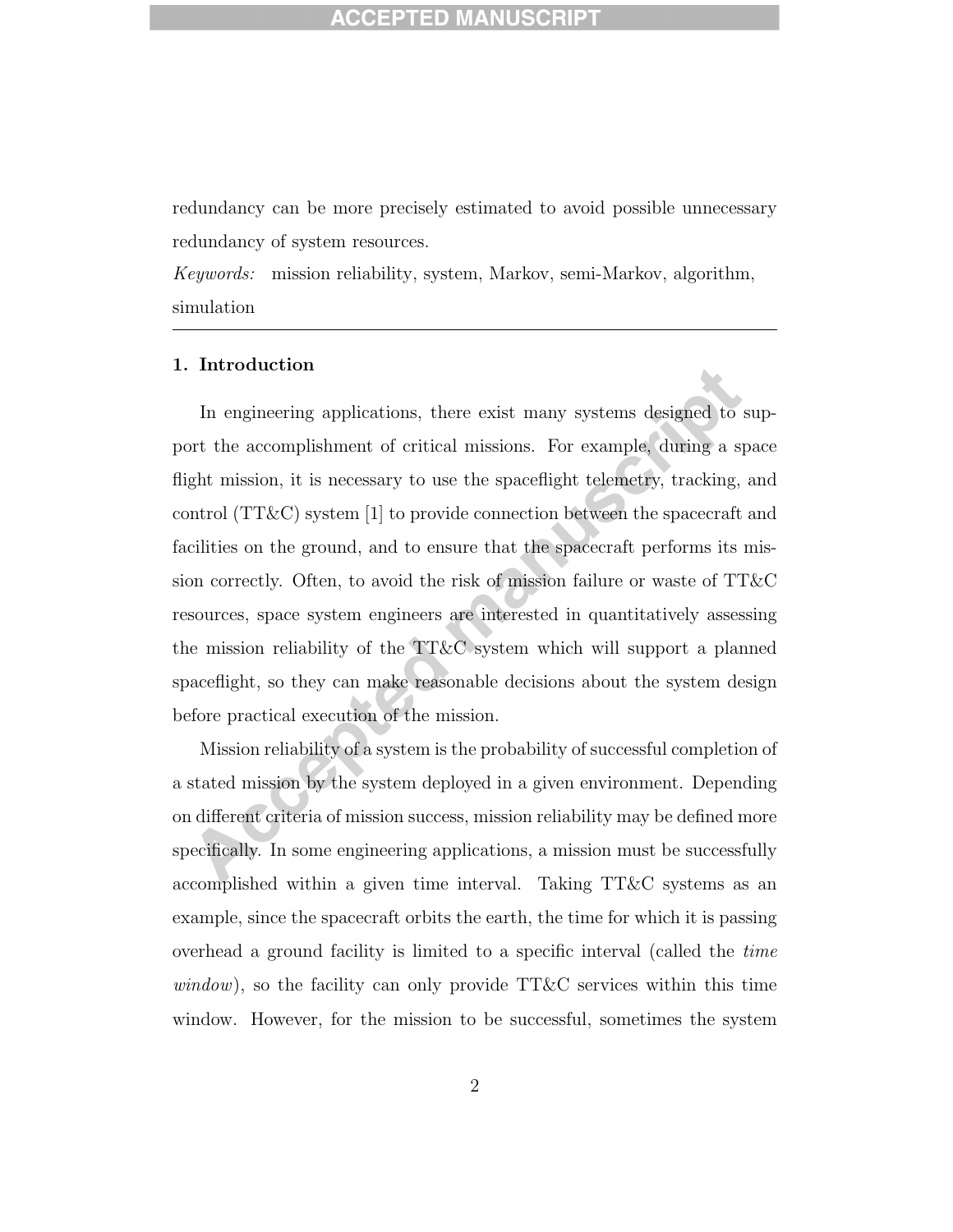does not need to work normally for the whole time window. In this paper, we identify two specific cases. In the first case, to ensure mission success, the system needs only remain operational for a time period greater than a certain value within the mission time window. For example, to accomplish certain remote control instruction injection operations on a spacecraft, the ground facility only needs to function normally for a short period of time while the spacecraft passes over. We call this type of mission reliability, mission reliability of type I. In the second case, we require that the total sum of the system's operational periods within the given time window is greater than a given value. We call the mission reliability of this kind mission reliability of type II. For a TT&C system, if the mission is to transfer a certain amount of onboard data, as long as the total sum of transmission time is sufficient, the mission will be regarded as successfully completed.

Although there are papers on mission reliability for special systems of one mission phase [2][3], most existing literature on mission reliability focuses on phased-mission systems (PMS) that have multiple phases [4][5][6]. However, a commonly adopted assumption in existing research work is that for the mission to succeed in a phase, the system must remain operational throughout the whole time of the phase[3][7]. Recent theoretical research work on PMS has mainly focused on two fields. One is on the improvement of computational efficiency[8][9][7]; another is on modelling and analysis methods of various kinds of PMS with special features, such as demand-based PMS[10], PMS with common-cause failures [11][12], propagagted failures [13] and imperfect coverage [14]. For the two cases considered in our paper, if we apply the assumption that the system must remain operational throughout the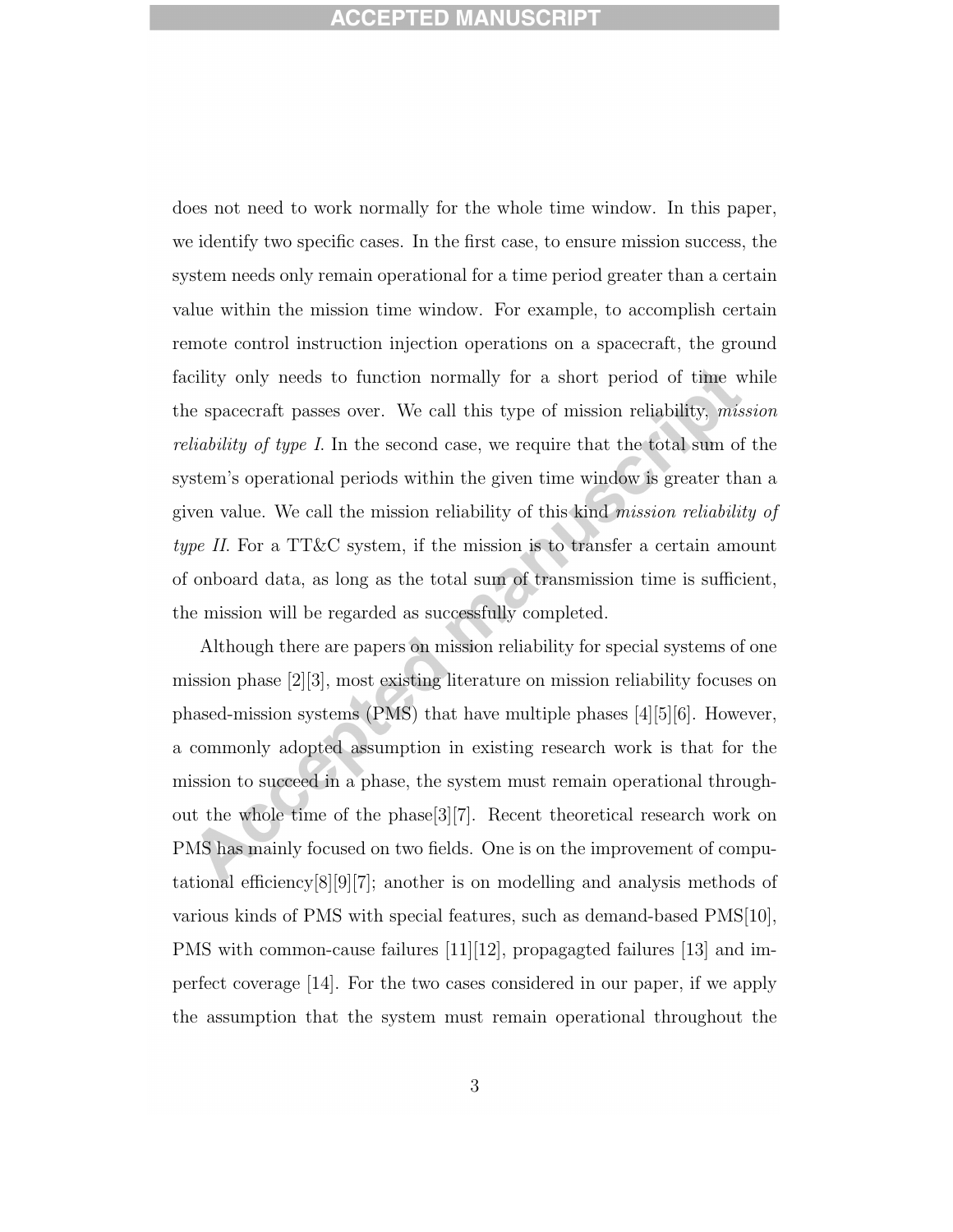whole time of the phase, we can only get a conservative estimate of the real mission reliability, because the assumption is stricter than really necessary. This is only acceptable if the mission time interval is short enough. For some TT&C services, the required TT&C task time may be just several minutes. For a low earth orbit (LEO) satellite, since the time of passing overhead a ground station (i.e. the time window) is of about the same magnitude, the errors due to such an assumption are insignificant. However, for some medium earth orbit (MEO) satellites or if inter-satellite links are used, the time window can be as long as several hours and the adoption of this assumption in mission reliability evaluation will unavoidably lead to serious underestimation of the real value, and may result in unnecessary redundancy in the deployment of expensive TT&C resources. Therefore, more precise modelling and solution methods are needed in such situations.

To the best of our knowledge, little previous research has been done on these two types of mission reliability. The first type was studied for the first time in [15], and a numerical method was given for its calculation based on the probabilities of mission success in mutually exclusive cases and order statistics. However, in that paper the system under study was restricted to a one-unit system with both exponential failure and repair times.

By a *Markov system* we mean a system whose behaviour can be described by its state evolution over a time horizon, and at any moment the future behaviour of the system, given its current state, is independent of its past history. A *semi-Markov system* is a generalization of a Markov system [16]. Compared with a Markov system, the main feature of a semi-Markov system is that the time required for each successive state transition can be a non-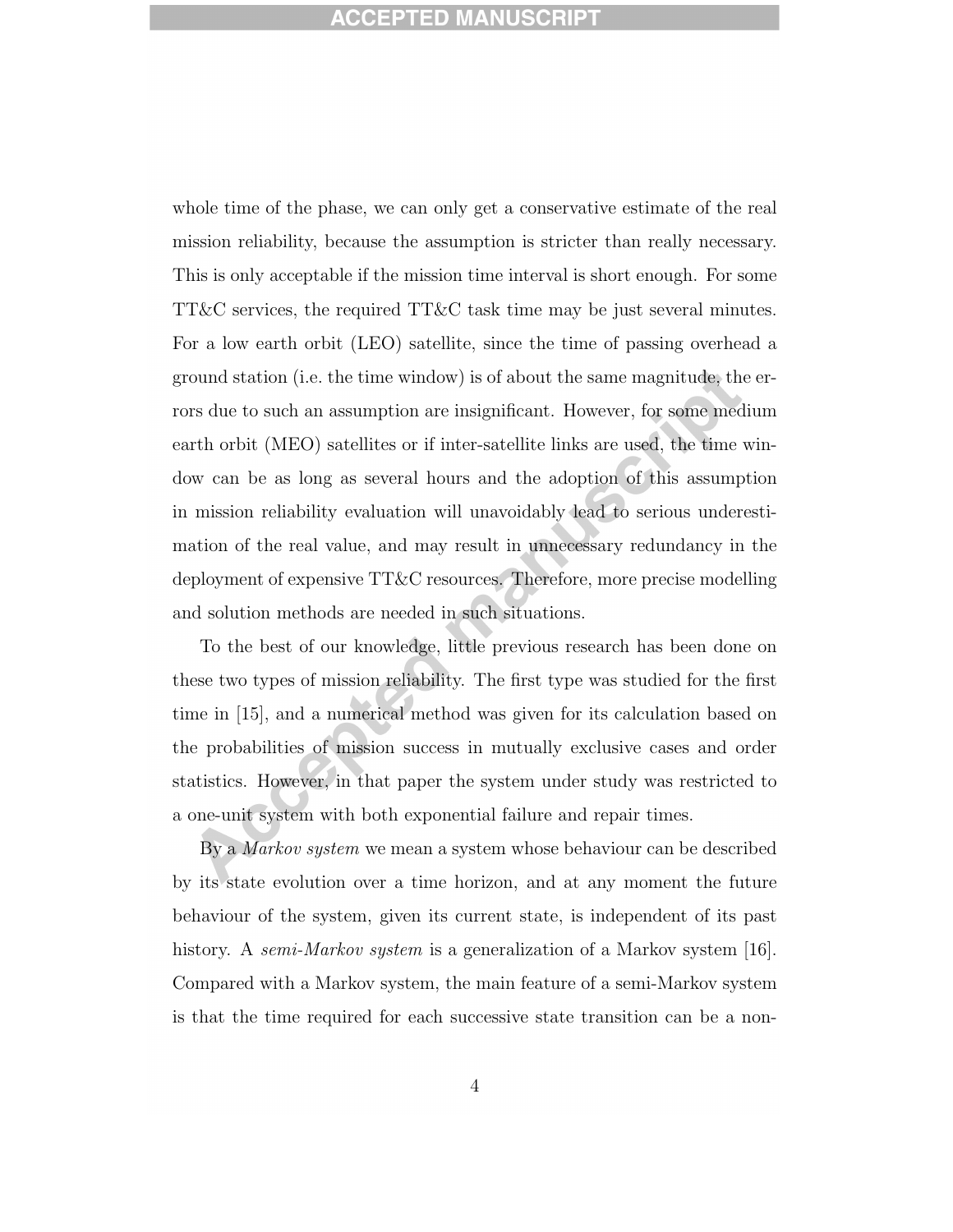exponential random variable, which may depend on both its current state and the next state to be visited.

Whilst we believe our type I and type II mission reliability measures to be novel, a similar measure has previously appeared in the literature as *interval* reliability  $[17][18]$ , remaining probability  $[19]$  or interval availability  $[20]$ . Interval reliability is defined as the probability that a system will work normally for a specific time interval of given length without failure given that it begins to work at a fixed start moment. Barlow gave a general formula for computing interval reliability by use of a renewal property [18] and obtained its limit solution as time tends to infinity. It has been shown that for repairable semi-Markov systems, either a double Laplace transform or an integral equation approach can be used to obtain interval reliability [2]. For semi-Markov systems with general state space (not limited to finite or countable state space), in both continuous time and discrete time cases, Markov renewal equations (MRE) can be built to give the formulae of interval reliability and its limiting expression  $[20][21][22]$ .

However, interval reliability is defined only for a fixed interval time horizon, whereas our mission reliability of type I is defined for a mission that can be executed in an interval that is not prescribed prior to the mission, within a given mission time window. Moreover, by definition, the meaning of interval reliability is totally different from that of mission reliability of type II.

In this paper, we define two types of mission reliability. Furthermore, for the general case of semi-Markov systems, by the renewal property of semi-Markov processes, we derive matrix integral equations and provide numerical algorithms for calculating these two types of mission reliability.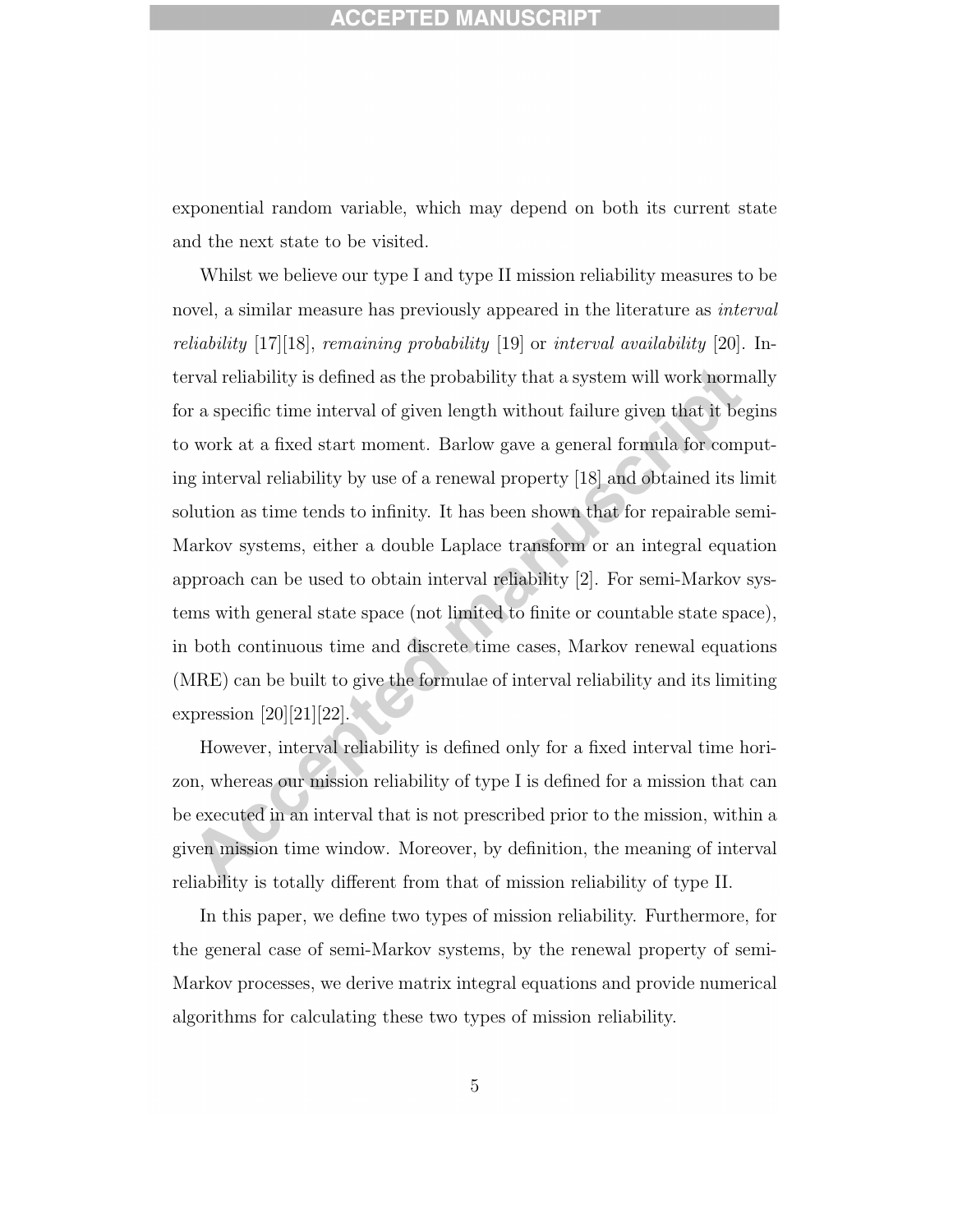The remainder of this paper is organized as follows. Section 2 introduces the equations for sojourn time distributions of semi-Markov systems, and gives numerical methods for their solution. Section 3 establishes the integral matrix equations for mission reliability of type I . Section 4 is devoted to mission reliability of type II: a group of matrix integral equations is derived, and algorithms are provided for their solution. Section 5 presents a simulation procedure for estimating both types of mission reliability for semi-Markov systems. Two numerical examples are developed to verify our proposed analytical solution methods, and the results are compared with simulation. In the last section, some concluding remarks are given.

# 2. Sojourn Time Distributions

### 2.1. Semi-Markov Systems

Suppose we have a system whose state changes only at discrete time moments and takes values in a finite space  $S$ . Let  $S_n$  denote the time of nth state transition,  $n \geq 0$ , and the corresponding state of the system is  $Z_n$ . Assume the sequence  $\{(Z_n, S_n), n \geq 0\}$  is a *Markov renewal sequence* [23], define  $N(t) = \sup\{n \ge 0 \mid S_n \le t\}$ , then the state of the system at time t will be  $Y(t) = Z_{N(t)}$ , which is a *continuous time semi-Markov process* (SMP)  $[23][24]$ . In this case, the system is defined as a *semi-Markov system*.

For convenience, we will use  $Y_t$ , Y to denote  $Y(t)$ ,  $\{Y_t, t \geq 0\}$  respectively in the sequel.

For any  $i, j \in S$ , let

$$
K_{i,j}^n(t) = P\{Z_{n+1} = j, S_{n+1} - S_n \le t \mid Z_n = i\}.
$$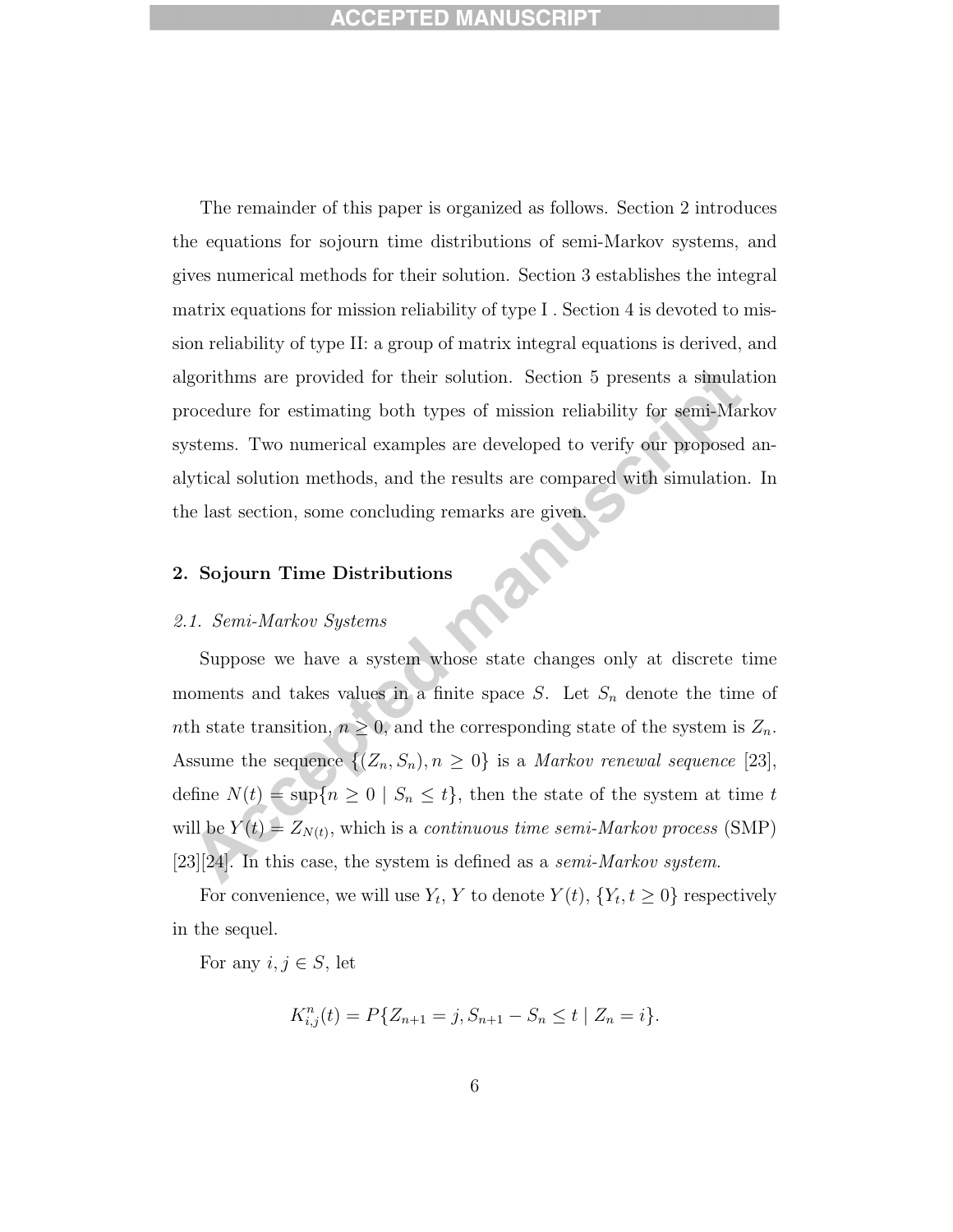In this paper, we only consider time-homogeneous semi-Markov systems. So, we can define the semi-Markov kernel of Y as  $Q(t) = [q_{i,j}(t)]$ , where

$$
q_{i,j}(t) = \begin{cases} K_{i,j}^0(t) & i \neq j \\ 0 & i = j \end{cases} \quad \forall i, j \in S \tag{1}
$$

Notice that we assume that the system already has a minimal representation [23], so all Markov renewal moments represent real state transitions, which is why in equation (1) we define  $q_{i,i}(t) \equiv 0, \forall i \in S$ .

Suppose  $S$  is partitioned into  $U$  and  $D$ , where  $U$  is the set of up states, in which the system is operational, and  $D$  is the set of *down states*, in which the system has failed and is under repair. Hence from a reliability point of view, the state of the system alternates between  $U$  and  $D$  during system evolution.

For convenience, we will also use  $U, D$  to denote the tuples of the corresponding sets of state;

$$
U = (u_1, u_2, \dots, u_{|U|})
$$
  

$$
D = (d_1, d_2, \dots, d_{|D|})
$$

where,  $|U|, |D|$  stand for the number of elements in the corresponding sets .

# 2.2. Equations for Sojourn Time Distributions

For later use, here we introduce the main results by Csenki [2] [25] about the sojourn time of a semi-Markov system before it makes a state transition.

Let  $k_{u,d}(t)$  denote the distribution function of the sojourn time of the system holding in state  $u \in U$  before first entering or re-entering into down state  $d \in D$ , and  $k_{d,u}(t)$  denote the distribution function of the sojourn time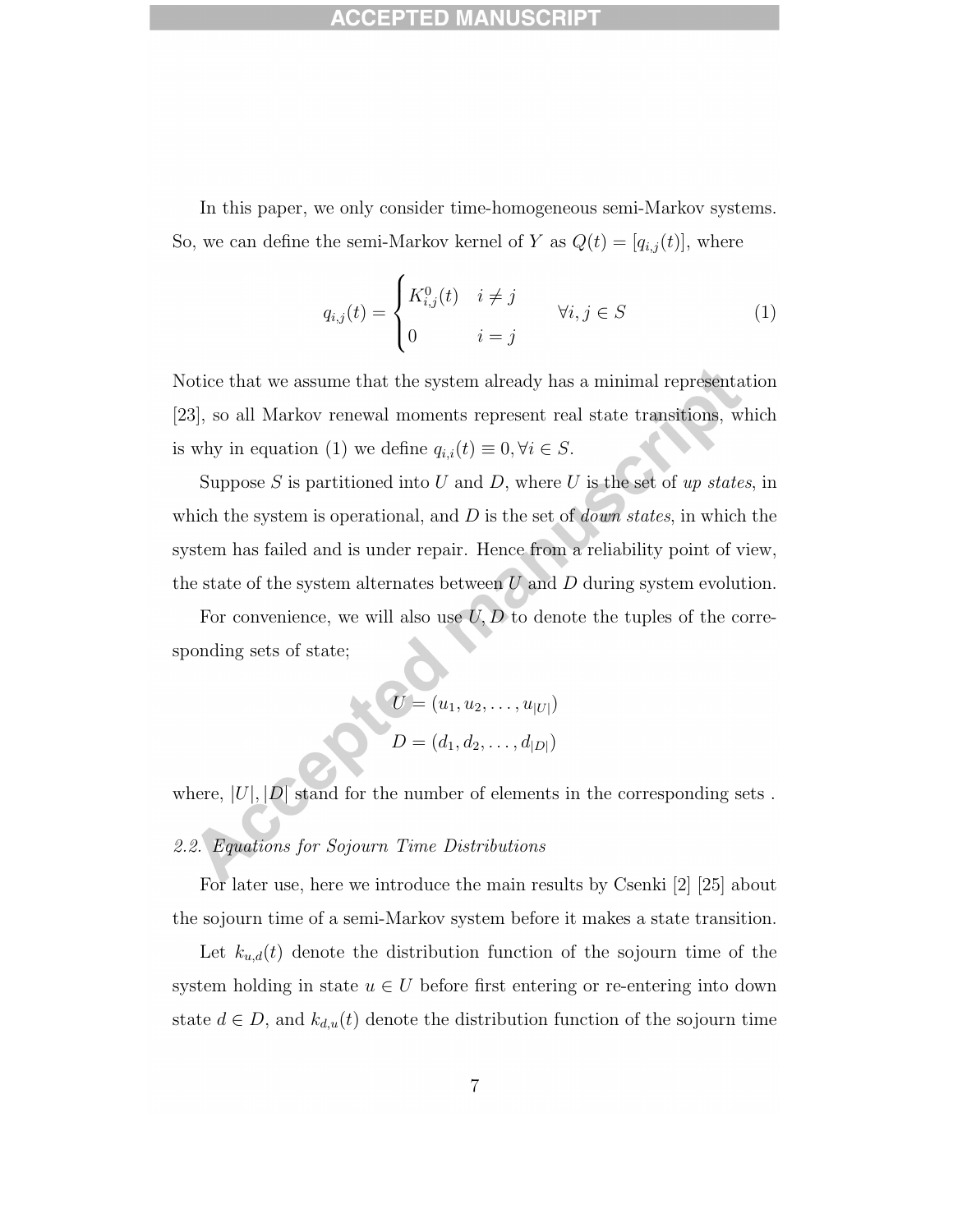of the system holding in state  $d \in D$  before first entering or re-entering up state  $u \in U$ .

Thus, letting  $K_{UD}(t) = [k_{u,d}(t)]_{u \in U, d \in D}$ ,  $K_{DU}(t) = [k_{d,u}(t)]_{d \in D, u \in U}$ , the following system of integral equations can be established [2][25].

$$
K_{UD}(t) = \int_{[0,t]} Q_{UU}(\mathrm{d}w) K_{UD}(t-w) + Q_{UD}(t)
$$
 (2)

$$
K_{DU}(t) = \int_{[0,t]} Q_{DD}(\mathrm{d}w) K_{DU}(t-w) + Q_{DU}(t)
$$
 (3)

The above equations are derived by Csenki [2] based on renewal arguments. For instance,  $k_{u,d}(t)$  can be obtained as the sum of the following two parts:

- $\bullet\,$  the probability that the system first enters or re-enters state  $s\in U, s\neq 0$  $u$  from state  $u \in U$  at time  $w < t,$  and then from state  $s$  first enters or re-enters state  $d \in D$  within time length  $t - w$ .
- the probability that the system first enters or re-enters state  $d \in D$ before time t.

Therefore, we have

$$
k_{u,d} = \sum_{\substack{s \in U \\ s \neq u}} \int_{[0,t]} k_{s,d}(t-w) q_{u,s}(dw) + q_{u,d}(t)
$$

The matrix form of this will give equation (2). Equation (3) can be derived similarly.

Furthermore, letting  $H(t) = K_{UD}(t)$ ,  $L(t) = Q_{UD}(t)$ , and

$$
J(t) = Q_{UU}(t) \tag{4}
$$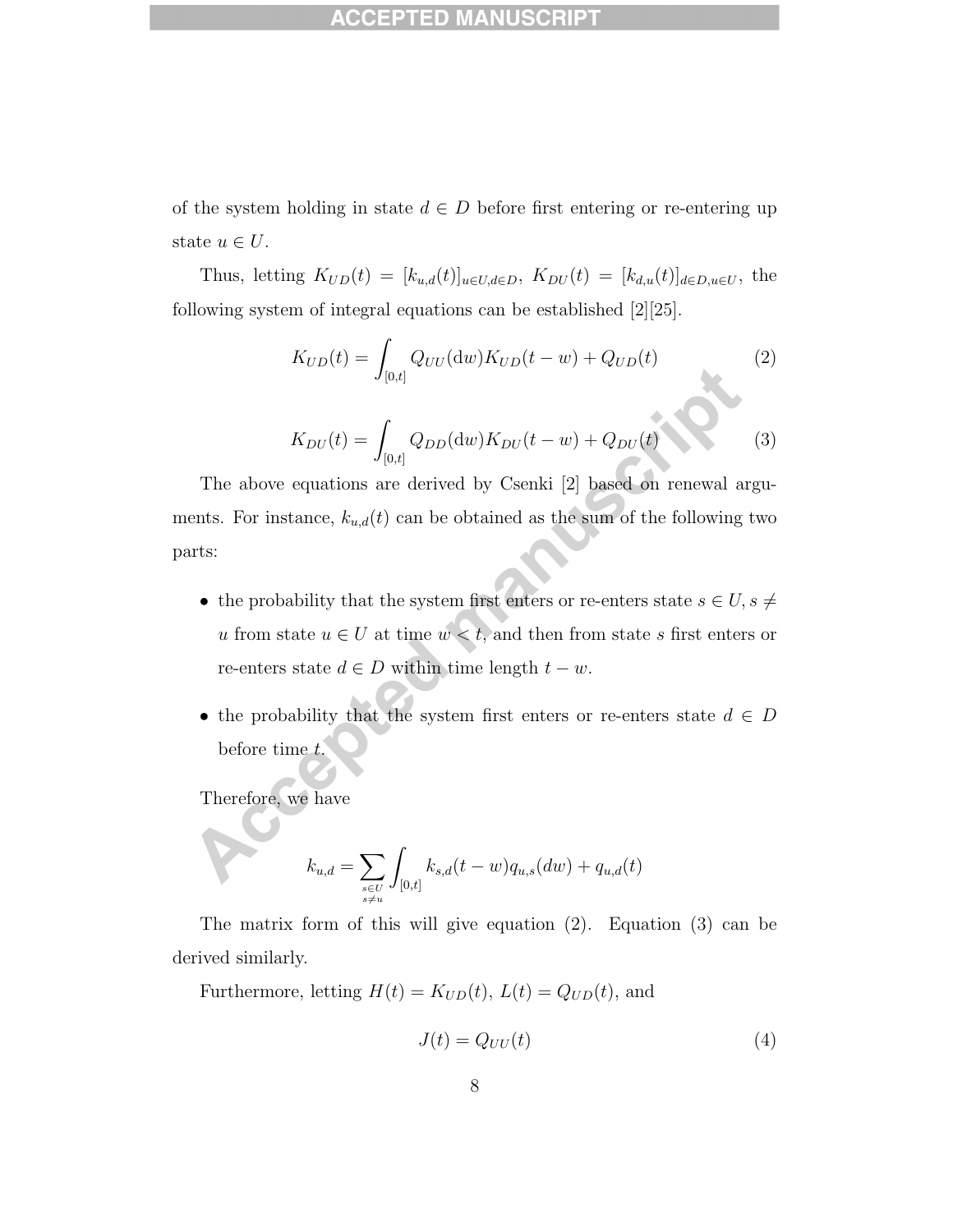## ACCEPTED M

equation (2) can be rewritten in matrix form as

$$
H(t) = \int_{[0,t]} J(dw)H(t-w) + L(t)
$$
 (5)

Analogously, letting  $H(t) = K_{DU}(t)$ ,  $L(t) = Q_{DU}(t)$ , and

$$
J(t) = Q_{DD}(t) \tag{6}
$$

equation (3) can also be rewritten as (5).

# 2.3. Algorithm for Sojourn Time Distributions

To solve (5), we can use the two-point trapezoidal rule for computing Stieltjes integrals [2][26] as follows

$$
\int_{a}^{b} f(x) \mathrm{d}g(x) \approx \frac{1}{2} \sum_{k=0}^{n-1} [f(x_k) + f(x_{k+1})][g(x_{k+1}) - g(x_k)] \tag{7}
$$

where  $[a, b]$  is divided into *n* segments of equal length.

Assume [0, t] is equally divided into n intervals by  $w_i = i\delta, i \in \{0, 1, \ldots, n\},$  $\delta = \frac{1}{n}$  $\frac{1}{n}t$ , namely

$$
0 = w_0 < w_1 < \dots < w_{n-1} < w_n = t \tag{8}
$$

then, by equation (7), approximately, (5) has the form

$$
H(n\delta) = \frac{1}{2} \sum_{i=0}^{n-1} \left[ J((i+1)\delta) - J(i\delta) \right]
$$
  
 
$$
\times \left[ H((n-i)\delta) + H((n-i-1)\delta) \right] + L(n\delta)
$$
 (9)

Based on the definition of Q in (1), we can verify that  $J(0) = 0$  in (4),(6). Therefore, from (5), we have initial conditions:  $H(0) = L(0) = J(0) = 0$ .

In what follows, it will be convenient to denote  $H(i\delta)$ ,  $J(i\delta)$ ,  $L(i\delta)$  as  $H_i$ ,  $J_i, L_i, i = 0, 1, \ldots$ , respectively.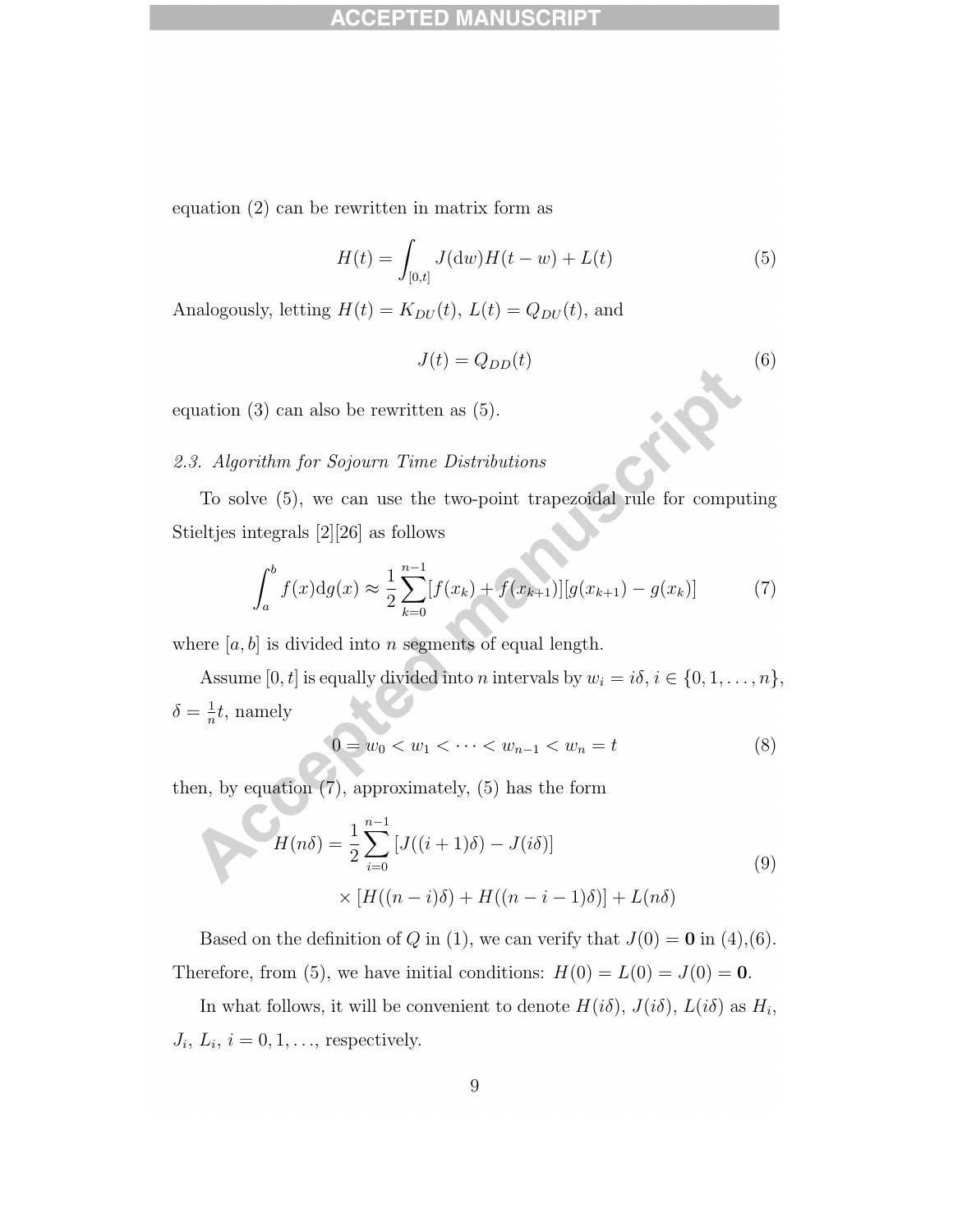## ACCEPTED MA

Consequently, (9) can be written as

$$
H_n = \frac{1}{2} \sum_{i=0}^{n-1} (J_{i+1} - J_i)(H_{n-i} + H_{n-i-1}) + L_n.
$$
 (10)

By which,  $H_n$  can be calculated recursively [2].

### 3. Mission reliability of Type I

### 3.1. Equations for Mission Reliability

Suppose a mission requires the minimum operational time  $T_d$  within time window  $[0, T]$ . Assume that x is a Markov renewal time, then we define

- $R_u^I(x,t)$ : the probability that there is an operational time span greater than or equal to  $T_d$  within [x, t], and the system enters into state  $u \in U$ immediately after x.
- $R_d^I(x,t)$ : the probability that there is an operational time span greater than or equal to  $T_d$  within [x, t], and the system enters into state  $d \in D$ immediately after x.

Suppose the length of the system's first operational time span is  $w$ , by renewal theory, we have

$$
R_u^I(0,t) = \sum_{d \in D} \int_0^\infty \left[ I_{w \ge T_d} + I_{w < T_d} R_d^I(w,t) \right] k_{u,d}(dw)
$$
\n
$$
= \sum_{d \in D} \left[ \int_{T_d}^\infty k_{u,d}(dw) + \int_0^{T_d - 0} R_d^I(w,t) k_{u,d}(dw) \right]
$$
\n
$$
= \sum_{d \in D} \left[ \int_{T_d}^\infty k_{u,d}(dw) + \int_0^{T_d - 0} R_d^I(0, t - w) k_{u,d}(dw) \right]
$$
\n(11)

with the condition  $R_u^I(0,t) = 0 \quad \forall t < T_d$ .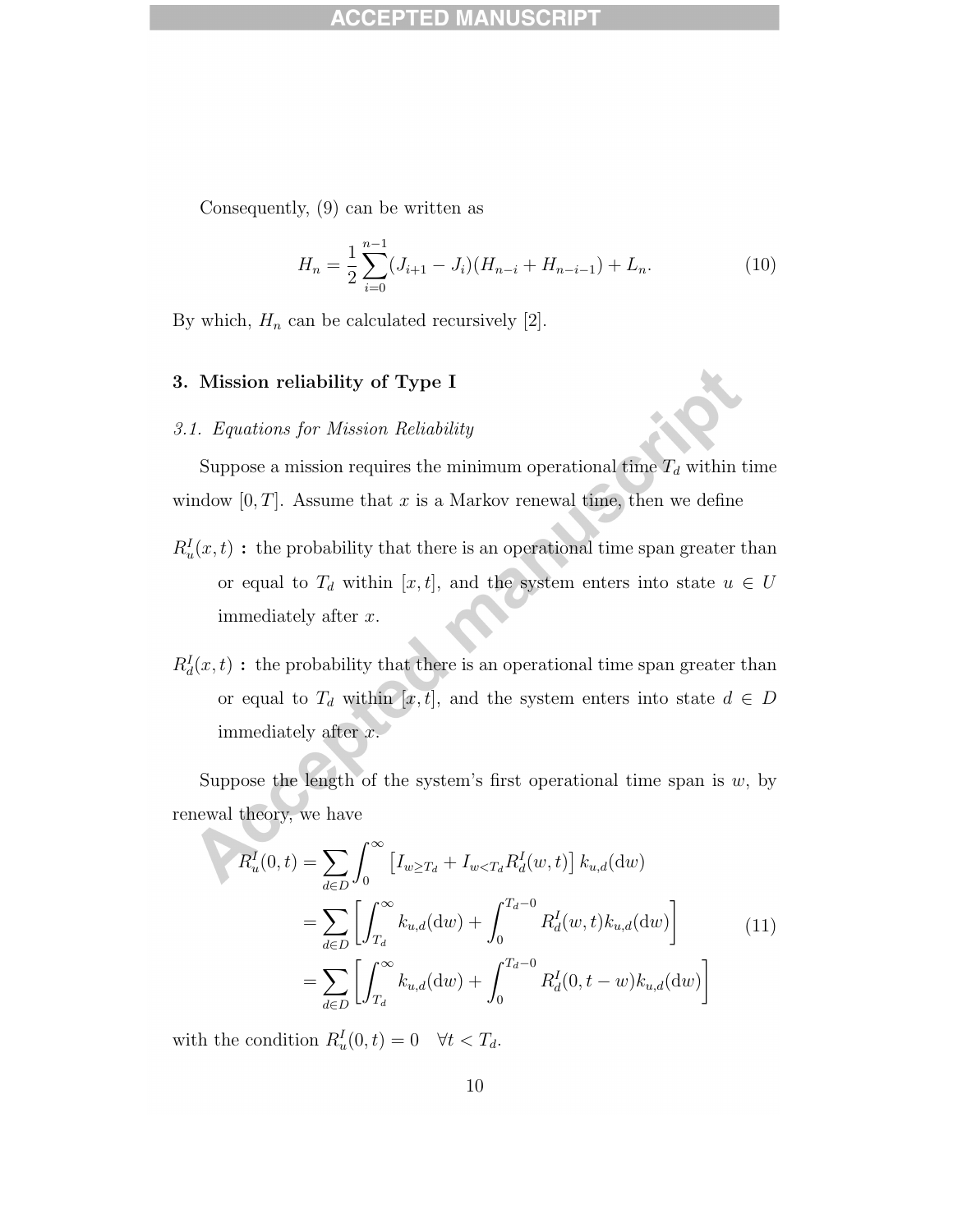#### **ACCEPTED MANUS** C

In the same way, letting the length of Y's first down time span be  $w$ , we obtain

$$
R_d^I(0, t) = \sum_{u \in U} \int_0^\infty R_u^I(w, t) k_{d, u}(\mathrm{d}w)
$$
  
= 
$$
\sum_{u \in U} \int_0^{t - T_d} R_u^I(0, t - w) k_{d, u}(\mathrm{d}w)
$$
 (12)

where the upper bound of the integral becomes  $t - T_d$  because  $R_u^I(w, t) = 0$ when  $t-w < T_d$ , by definition. The initial condition is  $R_d^I(0,t) = 0 \quad \forall t \le T_d$ .

In matrix form, (11) can be rewritten as

$$
R_U^I(0,t) = \int_{T_d}^{\infty} K_{UD}(\mathrm{d}w) \mathbf{1}_D + \int_0^{T_d - 0} K_{UD}(\mathrm{d}w) R_D^I(0, t - w)
$$
  
= 
$$
\int_0^{T_d - 0} K_{UD}(\mathrm{d}w) R_D^I(0, t - w) + J_U
$$
 (13)

where  $\mathbf{1}_D$  is the column vector of ones corresponding to the dimension of  $K_{UD},\, \mathrm{and}$ 

$$
J_U = \int_{T_d}^{\infty} K_{UD}(\mathrm{d}w)\mathbf{1}_D = K_{UD}(\infty)\mathbf{1}_D - K_{UD}(T_d)\mathbf{1}_D
$$

Similarly, the matrix form of (12) is

$$
R_D^I(0,t) = \int_0^{t - T_d} K_{DU}(\mathrm{d}w) R_U^I(0, t - w)
$$
\n(14)

Letting  $H(t) = R_U^I(0, t), \, \bar{H}(t) = R_D^I(0, t),$  and

$$
K(t) = K_{UD}(t) \tag{15}
$$

$$
\bar{K}(t) = K_{DU}(t) \tag{16}
$$

we can write  $(13)$  and  $(14)$  as

$$
H(t) = \int_0^{T_d - 0} K(dw)\bar{H}(t - w) + J_U
$$
\n(17)

$$
\bar{H}(t) = \int_0^{t - T_d} \bar{K}(dw)H(t - w)
$$
\n(18)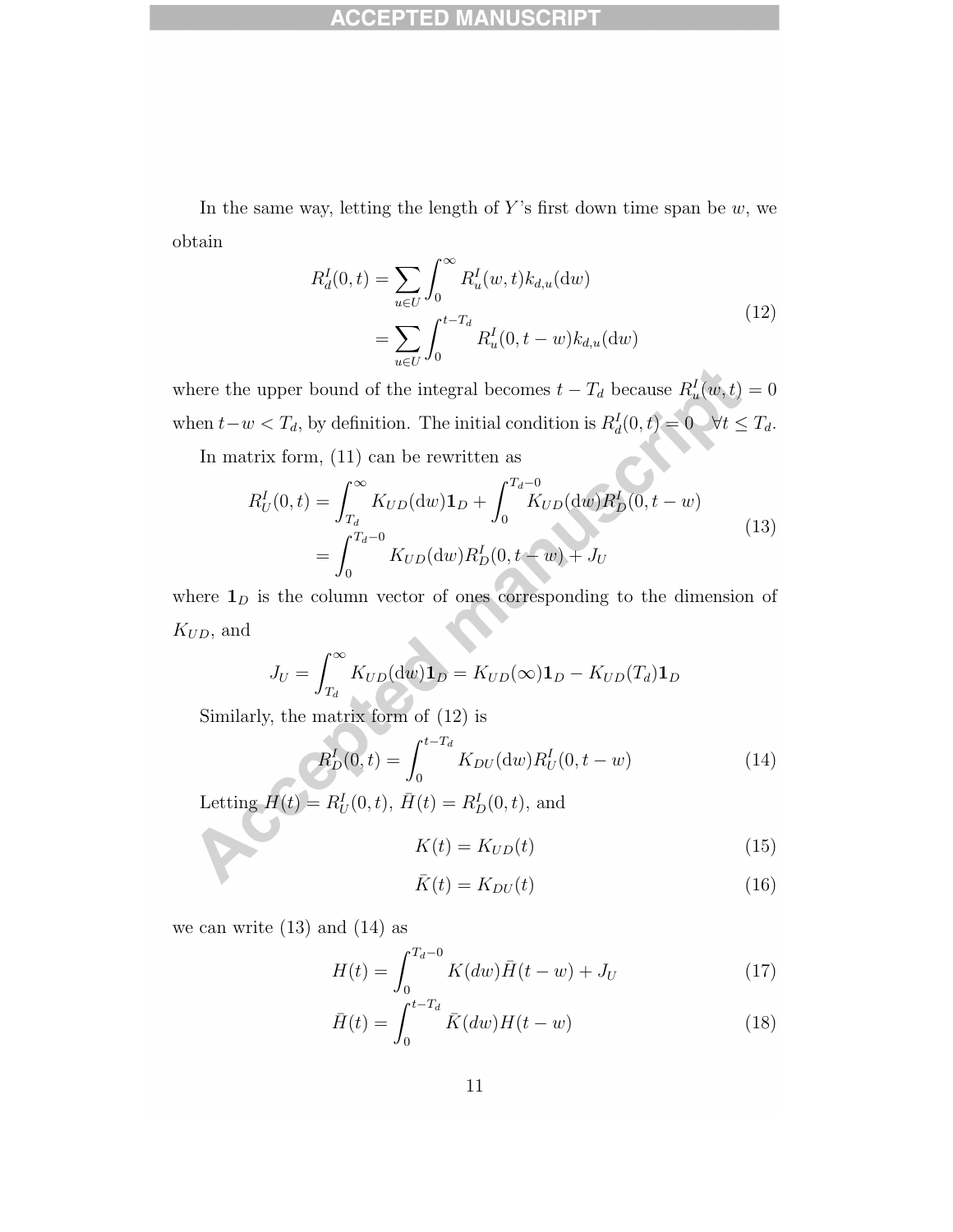## **ACCEPTED M**

respectively, with boundary conditions

 $\epsilon$ 

$$
H(t) = \begin{cases} J_U & t = T_d \\ 0 & t < T_d \end{cases} \quad \text{and} \quad \bar{H}(t) = 0 \quad t \le T_d.
$$

### 3.2. Calculation of Mission Reliability

Suppose the initial state distribution of the system is  $\pi = (\pi_U, \pi_D)$ . Let  $\delta$  be the step for the discretization of the time horizon.

Assume  $d = \arg \min_i |i\delta - T_d|, n = \arg \min_i |i\delta - t|,$  and approximating  $(17),(18)$  by  $(7)$ , we get :

$$
H_n = \frac{1}{2} \sum_{i=0}^{d-1} G_i \left( \bar{H}_{n-i} + \bar{H}_{n-i-1} \right) + J_U \tag{19}
$$

$$
\bar{H}_n = \frac{1}{2} \sum_{i=0}^{n-d-1} \bar{G}_i \left( H_{n-i} + H_{n-i-1} \right) \tag{20}
$$

where

$$
G_i = K_{i+1} - K_i \tag{21}
$$

$$
\widehat{G}_i = \bar{K}_{i+1} - \bar{K}_i \tag{22}
$$

The above equations can be solved by iterations.

In summary, the solution procedure for mission reliability of type I may consist of the following main steps:

Step 1. Solve equation (5) for  $K_{UD}(t)$ ,  $K_{DU}(t)$  by solving (10).

- Step 2. Using the obtained results, solve  $(17),(18)$  for  $R_U^I(0,t)$ ,  $R_D^I(0,t)$  by solving (19) and (20).
- Step 3. Compute the mission reliability of type I as

$$
(\pi_U, \pi_D) \begin{bmatrix} R_U^I(0, T) \\ R_D^I(0, T) \end{bmatrix}
$$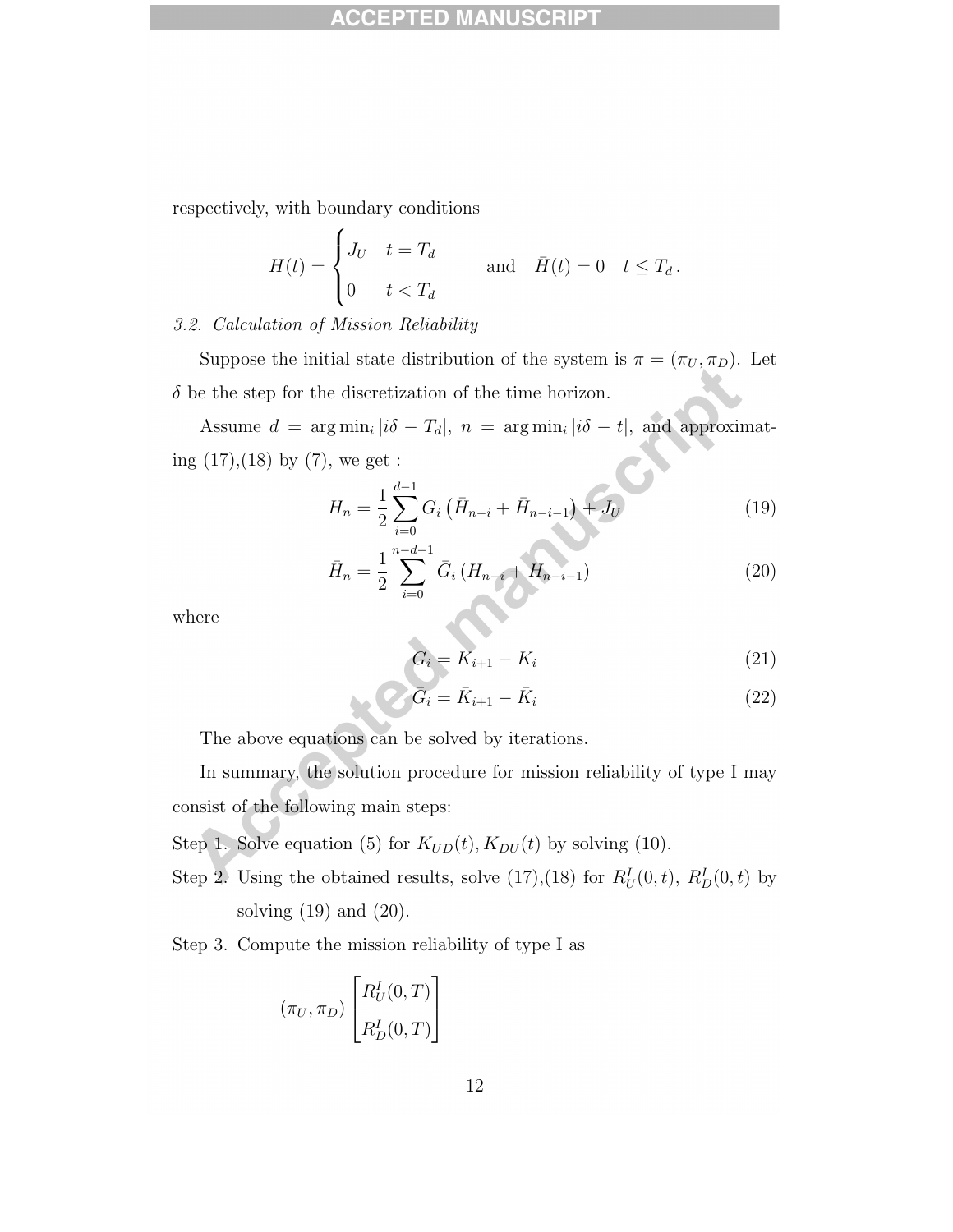### 4. Mission Reliability of Type II

### 4.1. Equations for Mission Reliability

Suppose a mission requires that the sum of the operational time spans be greater than a given value  $T_{\sigma}$  within mission time window [0, T].

Define  $R_u^{II}(x,t,\sigma)$  to be the probability that the system starts from state  $u \in U$  at time x, and the total length of the operational time spans is greater than or equal to  $\sigma$  within time window [x, t].

By the above definition, we have

$$
R_u^{II}(0, t, \sigma)
$$
  
= 
$$
\sum_{d \in D} \int_0^{\infty} \left[ I_{w \ge \sigma} + I_{w < \sigma} R_d^{II}(w, t, \sigma - w) \right] k_{u,d}(dw)
$$
  
= 
$$
\sum_{d \in D} \left[ \int_{\sigma}^{\infty} k_{u,d}(dw) + \int_0^{\sigma - 0} R_d^{II}(w, t, \sigma - w) k_{u,d}(dw) \right]
$$

By the renewal property of semi-Markov processes, it follows that

$$
R_u^{II}(0, t, \sigma) = \sum_{d \in D} \left[ \int_{\sigma}^{\infty} k_{u,d}(\mathrm{d}w) + \int_0^{\sigma - 0} R_d^{II}(0, t - w, \sigma - w) k_{u,d}(\mathrm{d}w) \right]
$$
(23)

Similarly, define  $R_d^{II}(x,t,\sigma)$  as the probability that the system starts from state  $d \in D$  at time x, and the total length of the operational time spans is greater than  $\sigma$  within time window [x, t]. We have

$$
R_d^{II}(0, t, \sigma) = \sum_{d \in D} \int_0^{\infty} R_u^{II}(w, t, \sigma) k_{d,u}(dw)
$$
  
= 
$$
\sum_{d \in D} \int_0^{t-\sigma} R_u^{II}(0, t-w, \sigma) k_{d,u}(dw)
$$
 (24)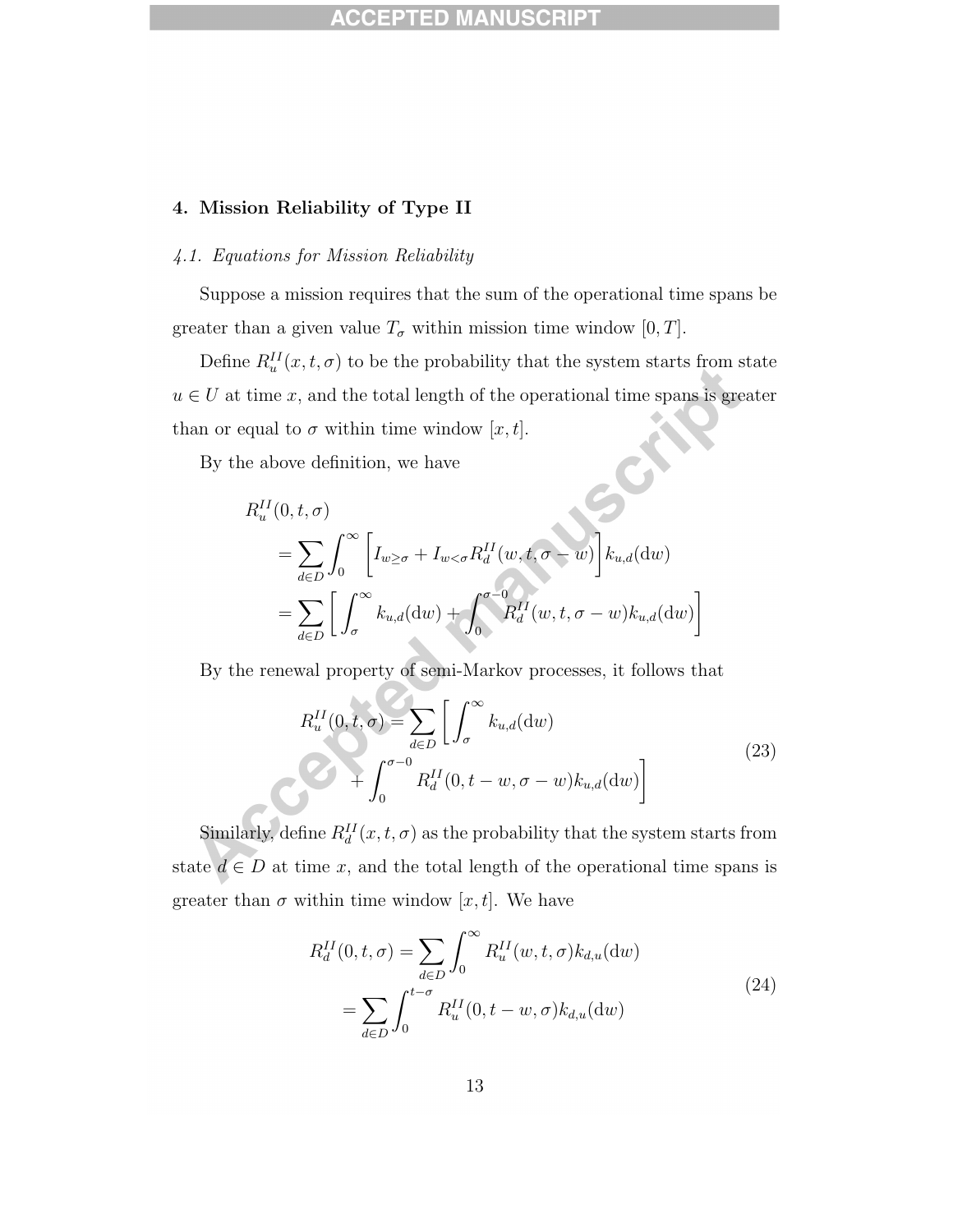where the upper bound of the integral is changed to  $t-\sigma$  because if  $w > t-\sigma$ ,  $R_u^{II}(0,t-w,\sigma)$  will become zero by its definition.

In matrix notation, (23) and (24) become

$$
R_U^{II}(0, t, \sigma) = \int_0^{\sigma - 0} K_{UD}(\mathrm{d}w) R_D^{II}(0, t - w, \sigma - w) + J(\sigma) \tag{25}
$$

$$
R_D^{II}(0,t,\sigma) = \int_0^{t-\sigma} K_{DU}(\mathrm{d}w) R_U^{II}(0,t-w,\sigma) \tag{26}
$$

respectively, where

$$
J(\sigma) = \int_{\sigma}^{\infty} K_{UD}(\mathrm{d}w)\mathbf{1}_D = K_{UD}(\infty)\mathbf{1}_D - K_{UD}(\sigma)\mathbf{1}_D
$$

and  $\mathbf{1}_U, \mathbf{1}_D$  are the column vectors of ones with lengths  $|U|, |D|$  respectively.

Let  $H(t, \sigma) = R_U^{II}(0, t, \sigma)$ ,  $\bar{H}(t, \sigma) = R_D^{II}(0, t, \sigma)$ , then (25), (26) can be rewritten as

$$
H(t,\sigma) = \int_0^{\sigma-0} K(\mathrm{d}w)\bar{H}(t-w,\sigma-w) + J(\sigma) \tag{27}
$$

$$
\bar{H}(t,\sigma) = \int_0^{t-\sigma} \bar{K}(\mathrm{d}w)H(t-w,\sigma) \tag{28}
$$

respectively, where  $K, \overline{K}$  are defined by (15), (16). The initial conditions are

$$
H(t,0) = 1 \qquad \forall t \ge 0 \qquad H(t,\sigma) = 0 \quad \forall t < \sigma
$$
  

$$
H(t,\sigma) = J(\sigma) \quad \forall t = \sigma \qquad \qquad \bar{H}(t,\sigma) = 0 \quad \forall t \le \sigma
$$

# 4.2. Algorithm for Solving Equations

Suppose that  $[0, t]$  is divided by points  $w_i, i = 0, 1, \ldots, n$  into n segments of equal length,  $0 = w_0 < w_1 < \cdots < w_n = t$ , and  $m = \arg \min_i |i\delta - \sigma|$ .

Using similar notation as for mission reliability of Type I, by approximation using  $(7)$ , equations  $(27)$ ,  $(28)$  can be rewritten as

$$
H_{n,m} = \frac{1}{2} \sum_{i=0}^{m-1} \left[ G_i(\bar{H}_{n-i,m-i} + \bar{H}_{n-i-1,m-i-1}) \right] + J_m \tag{29}
$$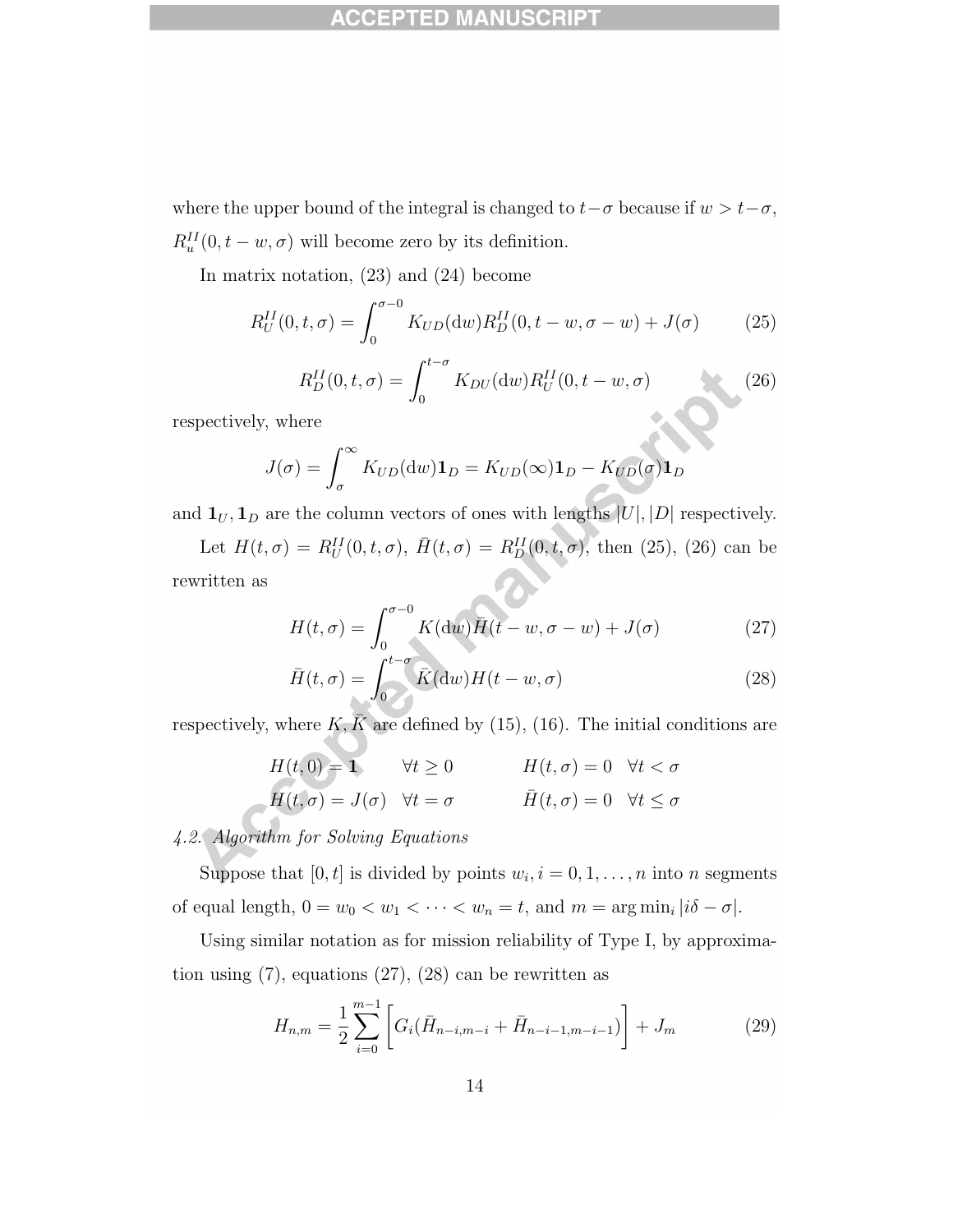#### ED M ece

$$
\bar{H}_{n,m} = \frac{1}{2} \sum_{i=0}^{n-m-1} \left[ \bar{G}_i (H_{n-i,m} + H_{n-i-1,m}) \right] \qquad n, m = 1, 2, \dots \qquad (30)
$$

where  $J_m = J(m\delta) = J(w_m)$ , and  $G_i$ ,  $\bar{G}_i$  are defined by (21), (22).

Equations (29), (30) can be solved by iteration.

### 4.3. Calculation of Mission Reliability

Assume that the mission time window is  $[0, T]$ , and the minimum total operational time is  $T_{\sigma}$ , the initial state distribution is  $\pi = (\pi_U, \pi_D)$ . Set a large enough  $n$  for the discretization of the time horizon, as we do for  $(8)$ .

Based on the previous results, we can now give the main steps for obtaining mission reliability of type II:

- Step 1. Solve equation (5) for  $K_{UD}(t)$ ,  $K_{DU}(t)$  by solving equation (10).
- Step 2. Using the obtained results, solve (27), (28) for  $R_U^{II}(0,t,\sigma)$ ,  $R_D^{II}(0,t,\sigma)$ in the form of equations  $(29)$ ,  $(30)$ .
- Step 3. Compute the mission reliability of type II as

$$
(\pi_U, \pi_D)\begin{bmatrix} R_U^{II}(0,T,T_\sigma) \\[.5em] R_D^{II}(0,T,T_\sigma) \end{bmatrix}
$$

# 5. Simulation and Numerical Study

To illustrate and verify our approach, we study two example systems and give a simulation procedure. All the algorithms and the simulation procedure have been coded in Python 3, and run on a Macbook Air laptop with an Intel 1.3GHz processor and 4GB of memory.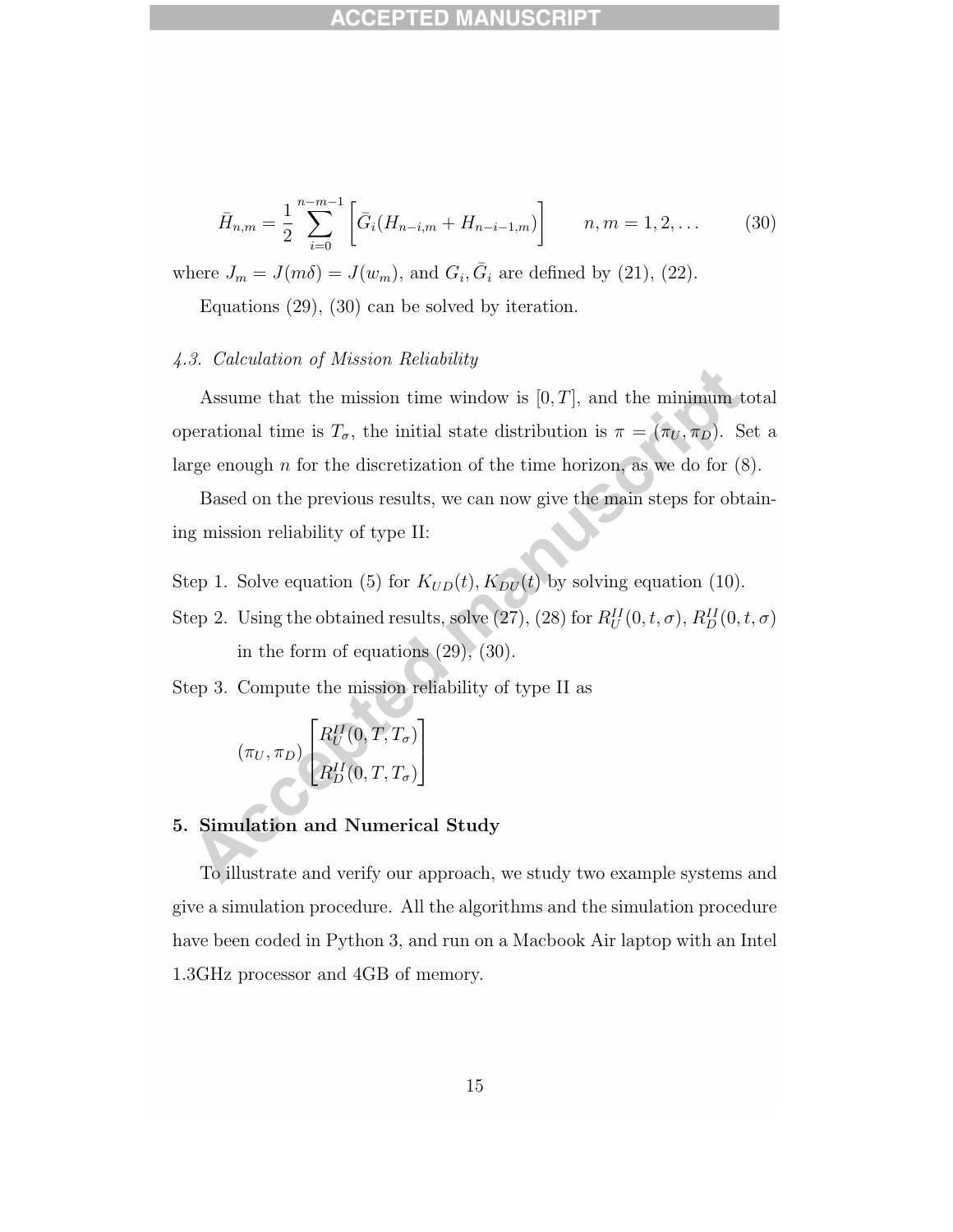### 5.1. Simulation Procedure

Let  $Q = [q_{i,j}]$  be the semi-Markov kernel of the system under study; then the transition probability matrix of the embedded Markov chain,  $P = [p_{ij}]$ , is defined as

$$
p_{i,j} = \lim_{t \to \infty} q_{i,j}(t) \qquad \forall i, j \in S \tag{31}
$$

Let  $T_{s_1,s_2}$  be the time the system has spent in state  $s_1$  since it last entered  $s_1$  prior to jumping to state  $s_2$ . Then the sojourn time distribution matrix  $W(t) = [w_{s_1,s_2}(t)]$  is defined as [24]:

$$
w_{s_1,s_2}(t) = P\{T_{s_1,s_2} \le t\}
$$
  
=  $P\{S_{n+1} - S_n \le t \mid X_n = s_1, X_{n+1} = s_2\}$   
=  $\begin{cases} \frac{q_{s_1,s_2}(t)}{p_{s_1,s_2}} & p_{s_1,s_2} > 0\\ 1 & p_{s_1,s_2} = 0 \end{cases}$  (32)

The simulation procedure to estimate both types of mission reliability for a semi-Markov system is given below (see [16]).

Algorithm 1 MissionReliabilitySim

Step 1. (Initialization) Assume  $T_m$  is the mission time, and  $T_d, T_{\sigma}$  are the minimum operational times corresponding the mission requirements for mission reliability of type I and type II respectively.

> Let the total number of simulation runs be  $N_{sim}$ ; let the two lists  $simRs<sub>1</sub>, simRs<sub>2</sub>$  for storing the results of simulation runs both be set initially as empty lists.

Step 2. (Loops to collect simulation results) For  $k = 1, 2, ..., N_{sim}$ , do 1) Get the result of one simulation run,  $rs_1, rs_2$ , by calling function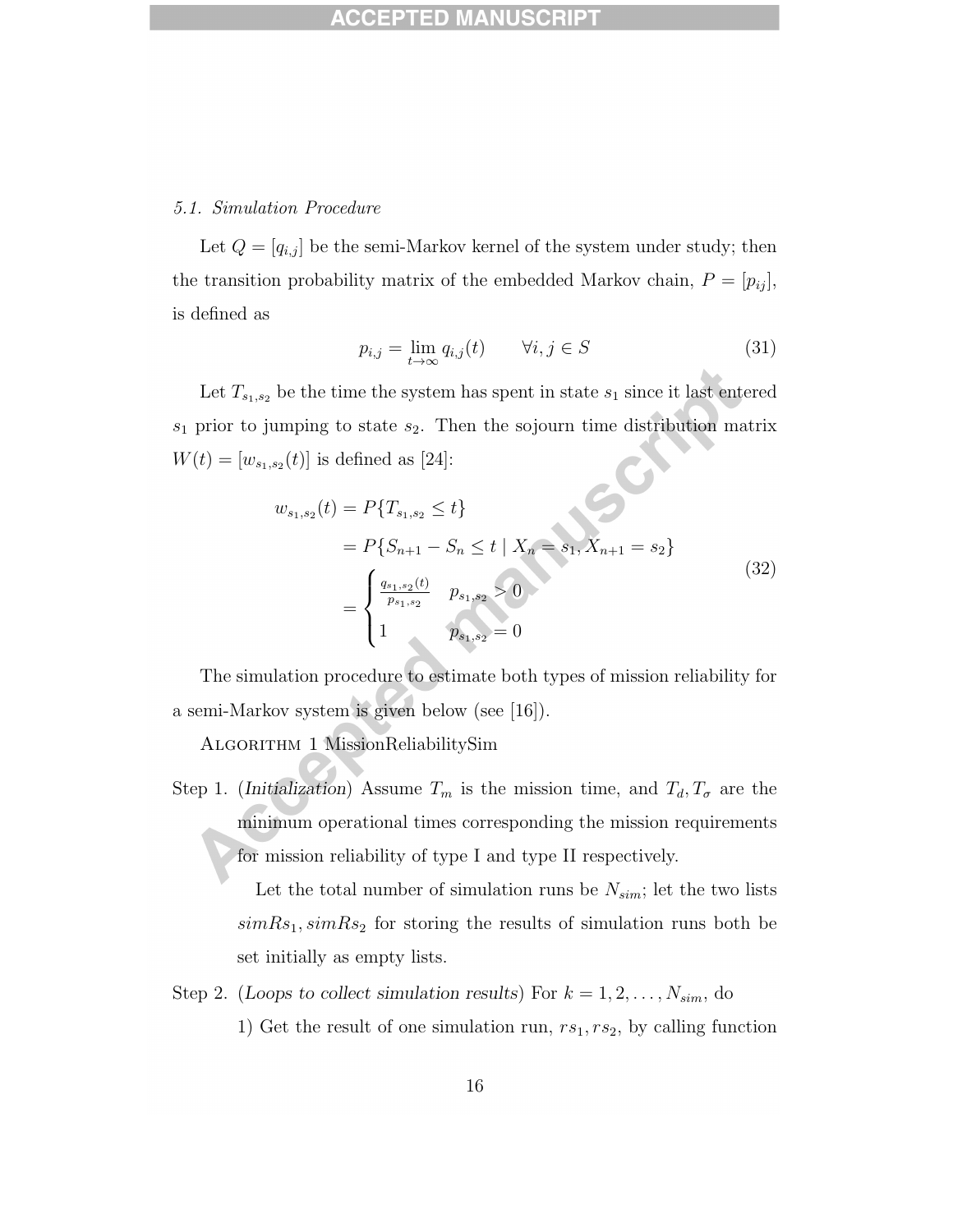OneRunSim (see ALGORITHM 2 given below).

 $rs_1 = 'Success'/rs_1 = 'fail'$  means that the type I mission is successful/failed respectively. Similarly,  $rs_2 = 'Success'/rs_2 = 'fail'$ corresponds to the success/failure of the type II mission in the current run.

2) Append  $rs_1$  to  $simRs_1$ , and  $rs_2$  to  $simRs_2$ .

Step 3. (Estimating mission reliabilities)

1) Count the number of items with value 'Success' in  $\sin Rs_1$ , denote it as  $n_{s1}$ .

2) Count the number of of items with value 'Success' in  $simRs<sub>2</sub>$ , denote it as  $n_{s2}$ .

3) Type I mission reliability is estimated as  $R = n_{s1}/N_{sim}$ .

4) Type II mission reliability is estimated as  $R = n_{s2}/N_{sim}$ .

Algorithm 2 OneRunSim

- Step 1. (Initialization) Set  $s_0$  as the initial state, current simulation time  $t = 0$ , let  $s_1 := s_0$ , and set the list of operational spans,  $L_u$ , to be the empty list.
- Step 2. (Sampling the next state) Select the next state to visit from  $s_1$  by the sampling result according to transition probability matrix P defined by (31).
- Step 3. (Sampling the sojourn time) If state  $s_2$  is selected, then a sojourn time  $T_{s_1,s_2}$  is sampled from the distribution  $w_{s_1,s_2}(t)$  defined by (32).
- Step 4. (Recording operational time interval) Let  $t_w = t + T_{s_1, s_2}$ , (note that for a semi-Markov system, the system will remain in  $s_1$  until the end of its holding time  $T_{s_1,s_2}$  and do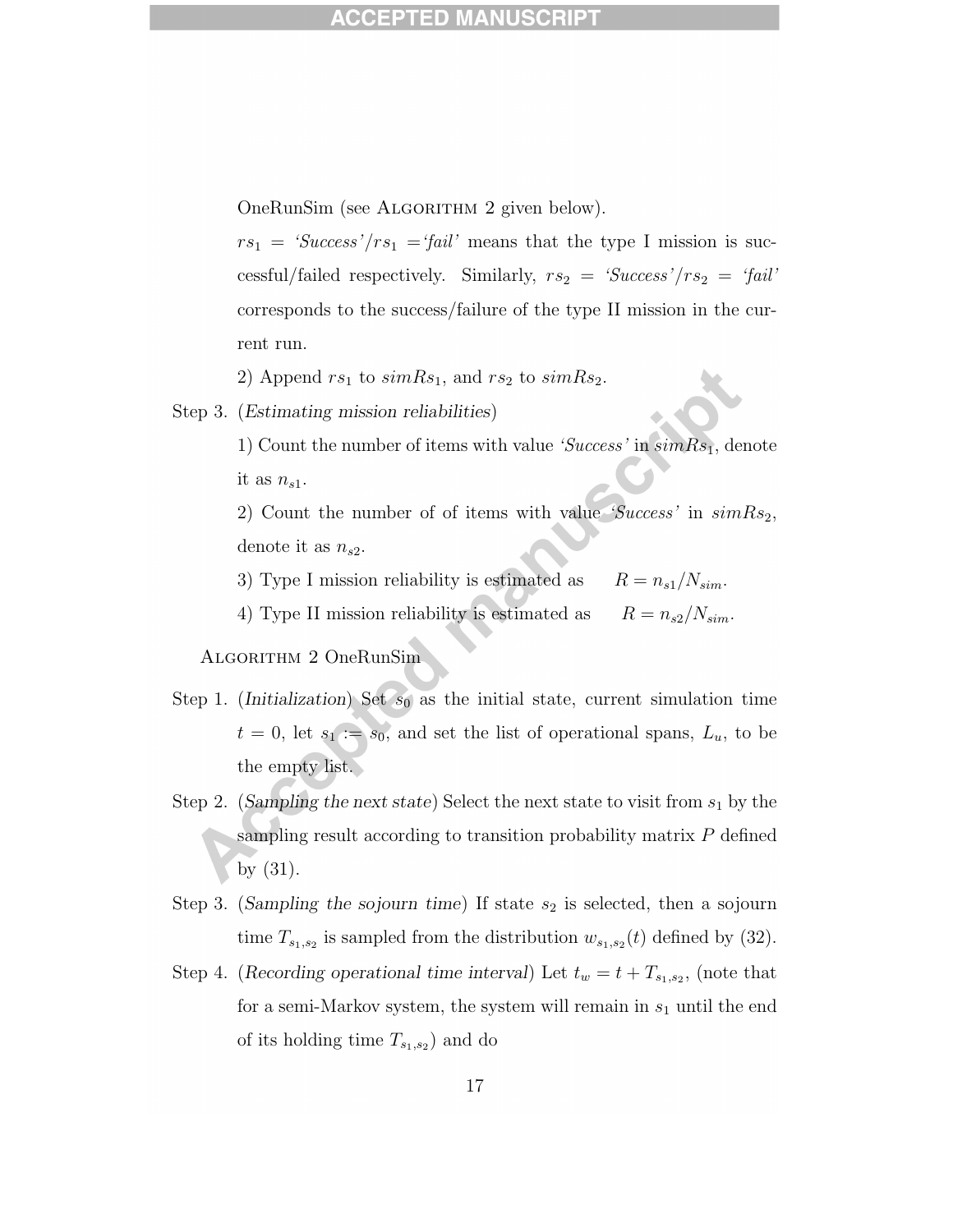1) If  $t_w < T_m$ 

if  $s_1 \in U$  append  $T_{s_1,s_2}$  to  $L_u$ , doing appropriate merging if they are consecutively connected operational spans.

set  $t := t_w, s_1 := s_2$ 

return to Step 2.

2) If  $t_w \geq T_m$ 

if  $s_1$  ∈ U append  $t_w - T_m$  to  $L_u$ , doing appropriate merging with previous span if they are consecutively connected operational spans.

Step 5. (Judgement of mission success)

1) Search  $L_u$  to check each of its items; if there exists an item in  $L_u$ that is greater than  $T_d$ , then set  $rs_1 := 'Success'$ , otherwise,  $rs_1 :=$ 'fail'.

2) Let  $L_{\sigma}$  be the total sum of the length of all the items in  $L_{u}$ ; if  $L_{\sigma} \geq T_{\sigma}$  then  $rs_2 := 'Success'$ , otherwise,  $rs_2 := 'fail'.$ 

3) return  $rs_1, rs_2$ .

# 5.2. One Unit System

Now, we take as example the one-unit system studied in [15]. For this system, the life time and repair time are both assumed to follow exponential distributions, with failure rate  $\lambda = 1/60$ , repair rate  $\mu = 1/10$ . The mission time window is  $[0, 100]$ , within which, for mission reliability of type I, the minimum required operational time is 60 time units. In addition, we assume that for mission reliability of type II, the minimum required total operational time is also 60 time units.

With the above assumptions, the mission reliability of type I was obtained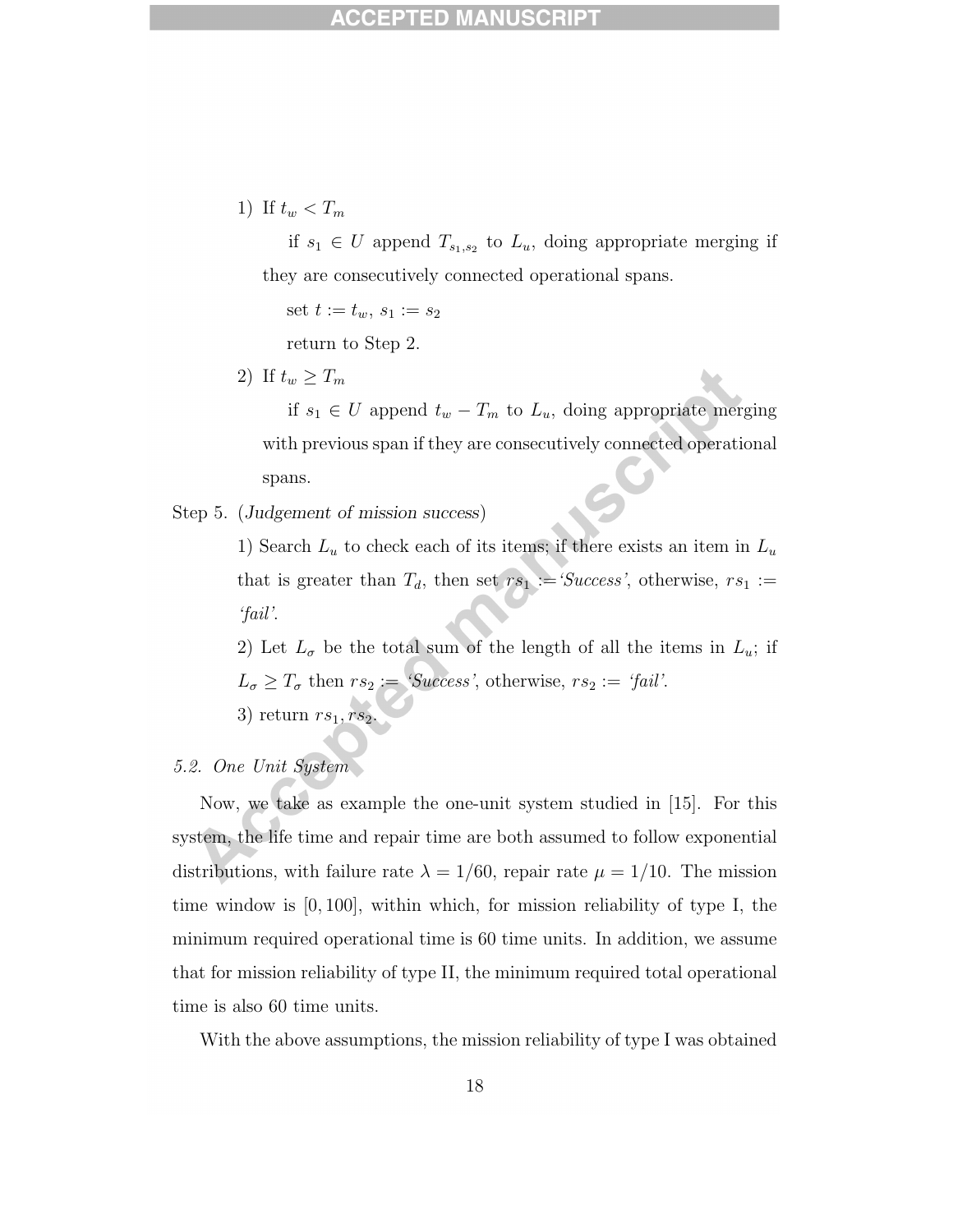as 0.53347 using the analytical method presented in [15] (we have corrected errors in [15], so the result here differs).

For this system, let  $U = \{1\}$ ,  $D = \{0\}$ , where 1 denotes the working state, and 0 denotes the down state (i.e. under repair).

This system is obviously a Markov system (therefore a special case of a semi-Markov system); its semi-Markov kernel can be easily built as

$$
Q = \begin{bmatrix} Q_{UU} & Q_{UD} \\ Q_{DU} & Q_{DD} \end{bmatrix} = \begin{bmatrix} 0 & 1 - e^{-\lambda_A t} \\ 1 - e^{-\mu_A t} & 0 \end{bmatrix}
$$
  
te distribution is  $\pi = (1, 0)$ .  
22), we have

The initial state distribution is  $\pi = (1, 0)$ .

By  $(31)$ ,  $(32)$ , we have

$$
P = \begin{bmatrix} 0 & 1 \\ 1 & 0 \end{bmatrix}
$$
  

$$
W(t) = \begin{bmatrix} 1 & 1 - e^{-\lambda_A t} \\ 1 - e^{-\mu_A t} & 1 \end{bmatrix}
$$

Using our simulation procedure, with the given parameters, we obtained estimates of both types of mission reliability for this system. Table 1 shows selected estimated values of mission reliability with different numbers of simulation runs, where for convenience, we use the following notation: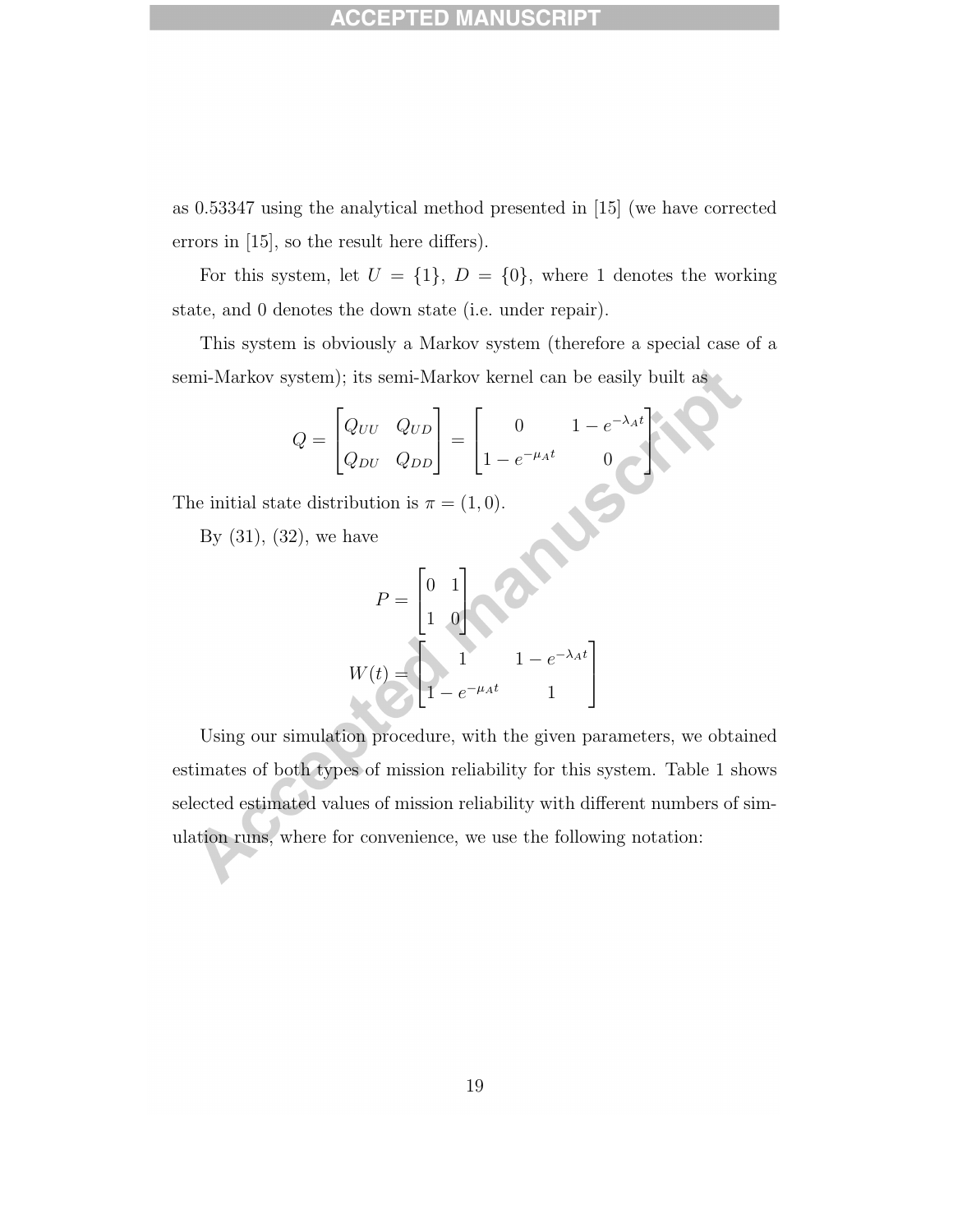#### ED) CCE

- $N_R$ : number of simulation runs.
- $R_{U1}$ : mission reliability of type I; system starts in operational state.
- $R_{U2}$ : mission reliability of type II; system starts in operational state.
- $R_{D1}$ : mission reliability of type I; system starts in down state.
- $R_{D2}$ : mission reliability of type II; system starts in down state.
- $P_T$ : simulation processing time in seconds.

| $N_R$  | $R_{U1}$ | $R_{D1}$ | $R_{U2}$ | $R_{D2}$ | $P_T$ |
|--------|----------|----------|----------|----------|-------|
| 10000  | 0.537    | 0.475    | 0.951    | 0.878    | 1.49  |
| 100000 | 0.532    | 0.478    | 0.953    | 0.877    | 13.08 |
| 200000 | 0.532    | 0.480    | 0.953    | 0.875    | 26.05 |
| 250000 | 0.532    | 0.479    | 0.953    | 0.875    | 32.98 |
| 300000 | 0.533    | 0.478    | 0.953    | 0.875    | 39.09 |
| 390000 | 0.533    | 0.477    | 0.952    | 0.876    | 51.78 |

Table 1: Estimated mission reliabilities by simulation

Crip

We also used the analytical models and algorithms presented in this paper, setting  $\delta = 100/120$ . By solving the systems of linear equations for mission reliability of both types, we obtain  $R_{U1} = 0.533, R_{D1} = 0.478,$  $R_{U2} = 0.952, R_{D2} = 0.876$ . The total computer processing time is 30.2944 seconds with 15 numerical iterations.

We can see that the results of mission reliability of type I match well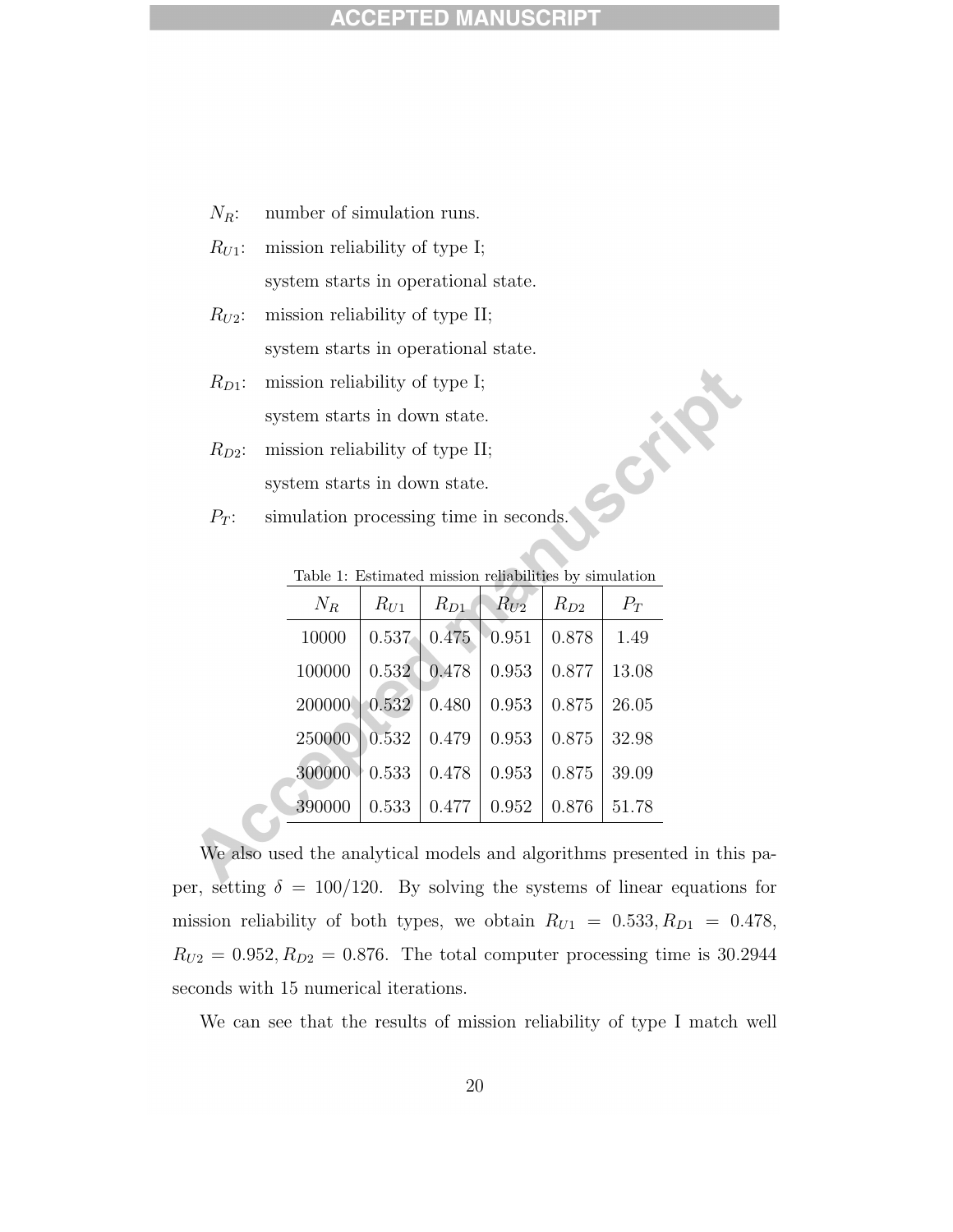with the results obtained using the analytical method in [15]. Comparing the derived results with the results obtained via simulation we see very good agreement. Due to the numerical imprecision introduced by discretization in solving the integral equations and in running simulation, we consider that the difference between them is sufficiently small to be considered insignificant.

In addition, we can understand that with  $T_d = T_{\sigma}$ , mission reliability of type II is higher than mission reliability of type I. The mission reliability of type II is defined as the probability that the total length of operational time of the system within the mission time window is no less than the given value, while the mission reliability of type I is defined as the probability that there is a operational time span within the mission time window whose length is no less than a given value. Therefore, the condition of mission reliability of type I is more stringent than that of mission reliability of type II. So, mission reliability of type II is higher than that of type I provided the required time length is the same. Moreover, for both types of mission reliability, the reliability corresponding to when the system starts from the operational state is higher than that corresponding to when the system starts from the down state.

By setting different required operational lengths  $T_d, T_{\sigma}$ , Table 2 gives the obtained mission reliabilities and processing times (in seconds).

We can see from Table 2 that for the method in Ref. [15], the computational time  $P_T$  decreases as the required time length  $T_d(T_{\sigma})$  increases. This is because the probability of mission success in each mutually exclusive case will decrease fast enough to make the numerical integration involved converge quickly. For the simulation method of this paper, the processing times  $P_T$  are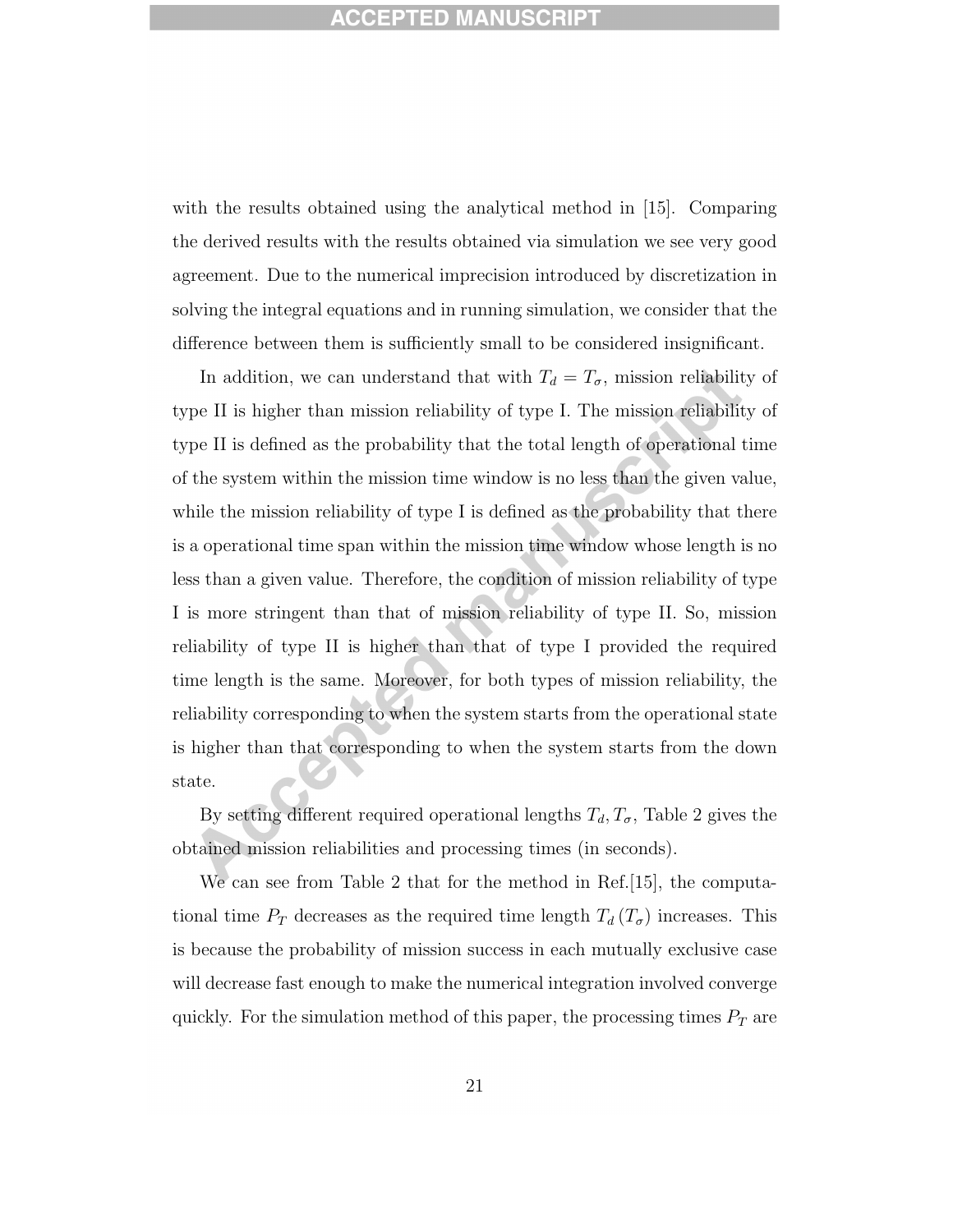| $T_d/T_\sigma$ | $R_{U1}$ | 30       | 60      | 90      |  |
|----------------|----------|----------|---------|---------|--|
| Method         | $R_{U1}$ | 0.9487   | 0.5335  | 0.2362  |  |
| of Ref. $[15]$ | $P_T$    | 130.9950 | 94.5621 | 56.1107 |  |
|                | $R_{U1}$ | 0.9485   | 0.5333  | 0.2356  |  |
| Simlation      | $R_{D1}$ | 0.9219   | 0.4773  | 0.1439  |  |
| (390,000)      | $R_{U2}$ | 0.9986   | 0.9523  | 0.5120  |  |
| runs)          | $R_{D2}$ | 0.9937   | 0.8762  | 0.2526  |  |
|                | $P_T$    | 54.2361  | 53.5522 | 54.1446 |  |
|                | $R_{U1}$ | 0.9486   | 0.5334  | 0.2361  |  |
| Analytical     | $R_{D1}$ | 0.9219   | 0.4779  | 0.1448  |  |
| Method         | $R_{U2}$ | 0.9985   | 0.9515  | 0.5119  |  |
|                | $R_{D2}$ | 0.9935   | 0.8758  | 0.2520  |  |
|                | $P_T$    | 16.5478  | 30.2944 | 35.1067 |  |

Table 2: Reliabilities and processing times of different  $T_d$  ( $T_\sigma$ )

approximately the same. This is because no matter how large the required time length is, the same number of samples are needed for the simulation. For the analytical method of this paper, we can observe that the processing time  $P_T$  becomes longer if the required time length increases, mainly due to an increase in the number of terms  $m$  of equations (29) and (30) in computing the mission reliability of type II. Finally, it can be seen that there are no significant differences in the accuracy of the mission reliabilities with different required time lengths for all these methods, as the reliability results are sufficiently close to each other.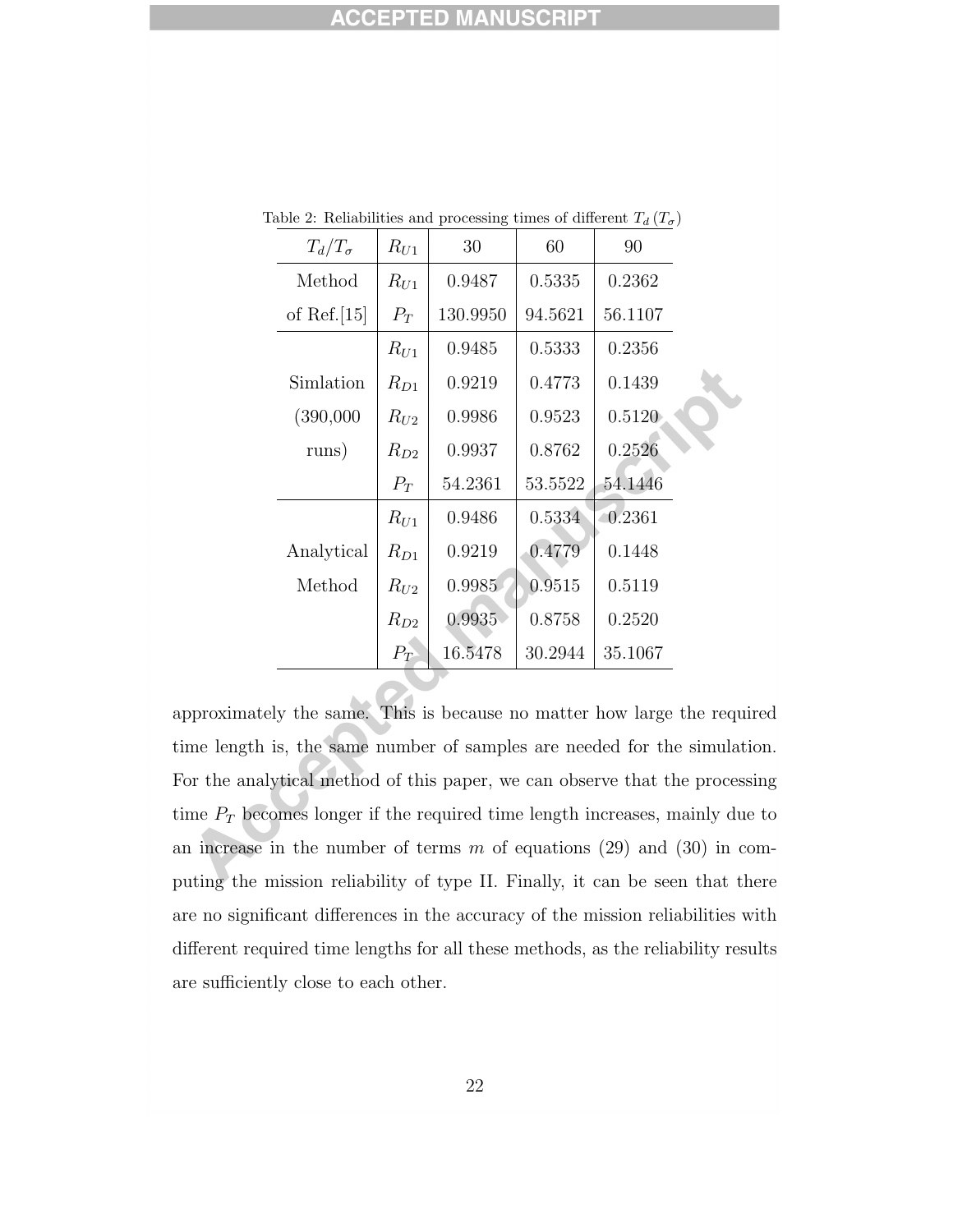### 5.3. Cold Standby System

Suppose we have a cold standby system with perfect switching [27]. We assume that the system consists of two components,  $A$  and  $B$ , and the switching between components always works without failure. A is on-site repairable. However,  $B$  is not repairable on-site. Assume that the times to failure of  $A$ and B are independent. For each component, the failure and repair times are also independent. Furthermore, the failure time of B follows an exponential distribution with rate  $\lambda_B = 1/30$ . The repair time of A follows an exponential distribution with rate  $\mu_A = 1/10$ , and its failure time follows a two-parameter Weibull distribution [16] with distribution function  $G_A(t)$ given as

$$
G_A(t) = P(T \le t) = 1 - \exp\left(-\left(\frac{t}{\eta}\right)^{\beta}\right)
$$
(33)

where  $\eta = 60, \beta = 2.0$ .

We assume that once A fails, it will immediately be under repair. Moreover, the switchover time is negligible. For instance, once component A fails, if  $B$  is in the standby state, then  $B$  will be put into service, and the repair of A starts immediately. After A has been repaired, it will enter into the standby state if  $B$  is in the working state. Otherwise,  $A$  will enter the working state immediately.

The state transitions of the system are shown in Fig. 1, where  $f_A, f_B$ denote the failure of A and B respectively, and  $r_A$  denotes the repair of A, and the states are indexed using integers, explained as follows: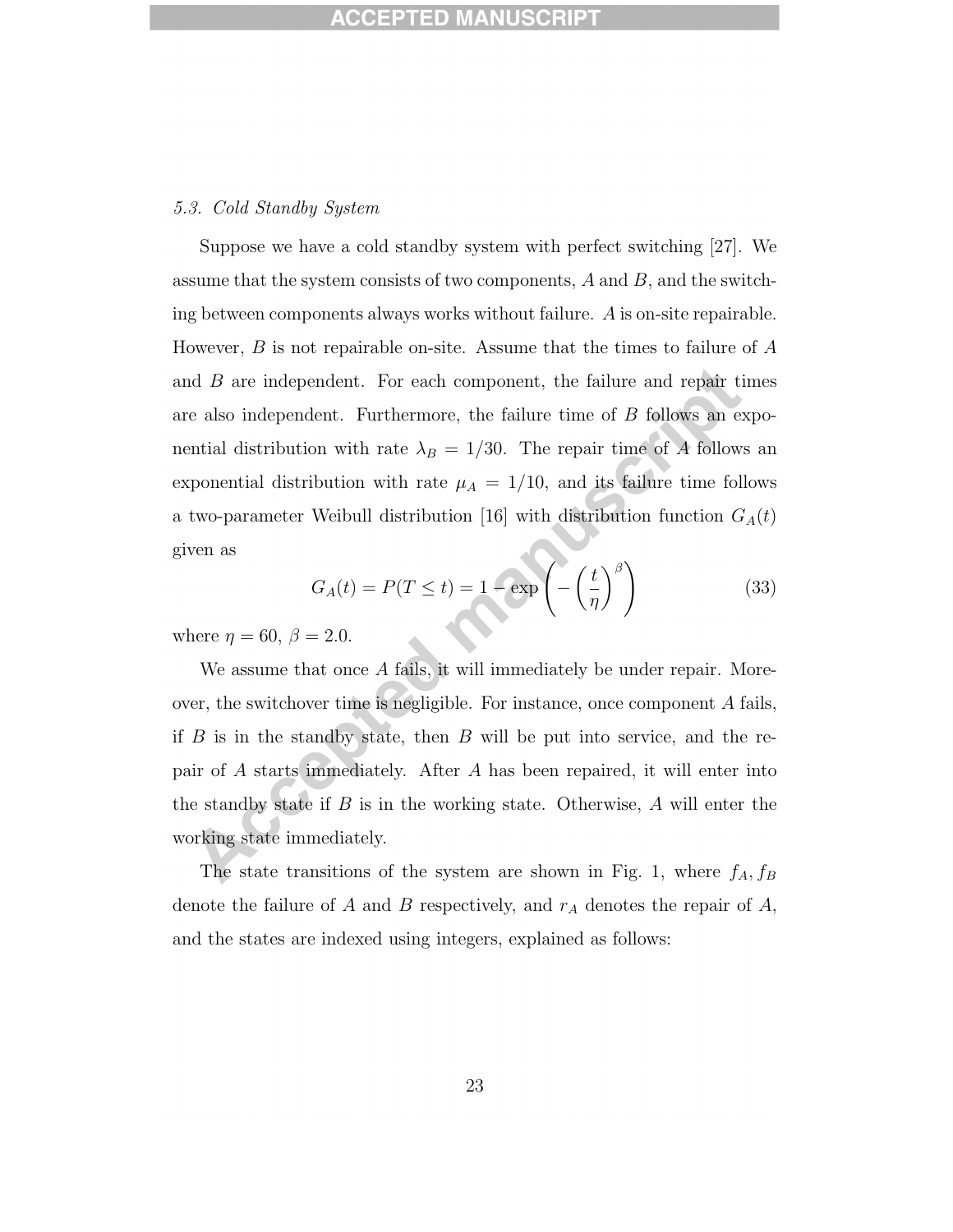state 1: A is working(w), and B is in standby(b).

state 2: A is down(d) and under repair, B is working(w).

state 3: A is down and under repair(d), B is down(d).

state 4: A is in standby(b), B is working(w).

state 5: A is working(w), and B is down(d).



Figure 1: State transition of the example cold standby system

It can be easily concluded that all state transitions correspond to Markov renewal moments. Therefore, the system is identified as semi-Markov with the above 5 states. For this system,  $U = \{1, 2, 4, 5\}$ , and  $D = \{3\}$ .

From above, we can get the elements of the semi-Markov kernel as

$$
q_{1,2}(t) = P\{A \text{ fails up to } t\} = G_A(t)
$$

 $q_{2,4}(t) = P\{A\ensuremath{^\circ} \text{s}$  repair is finished by  $t$  and

B does not fail by that time}

$$
= \frac{\mu_A}{\mu_A + \lambda_B} \left( 1 - e^{-(\mu_A + \lambda_B)t} \right)
$$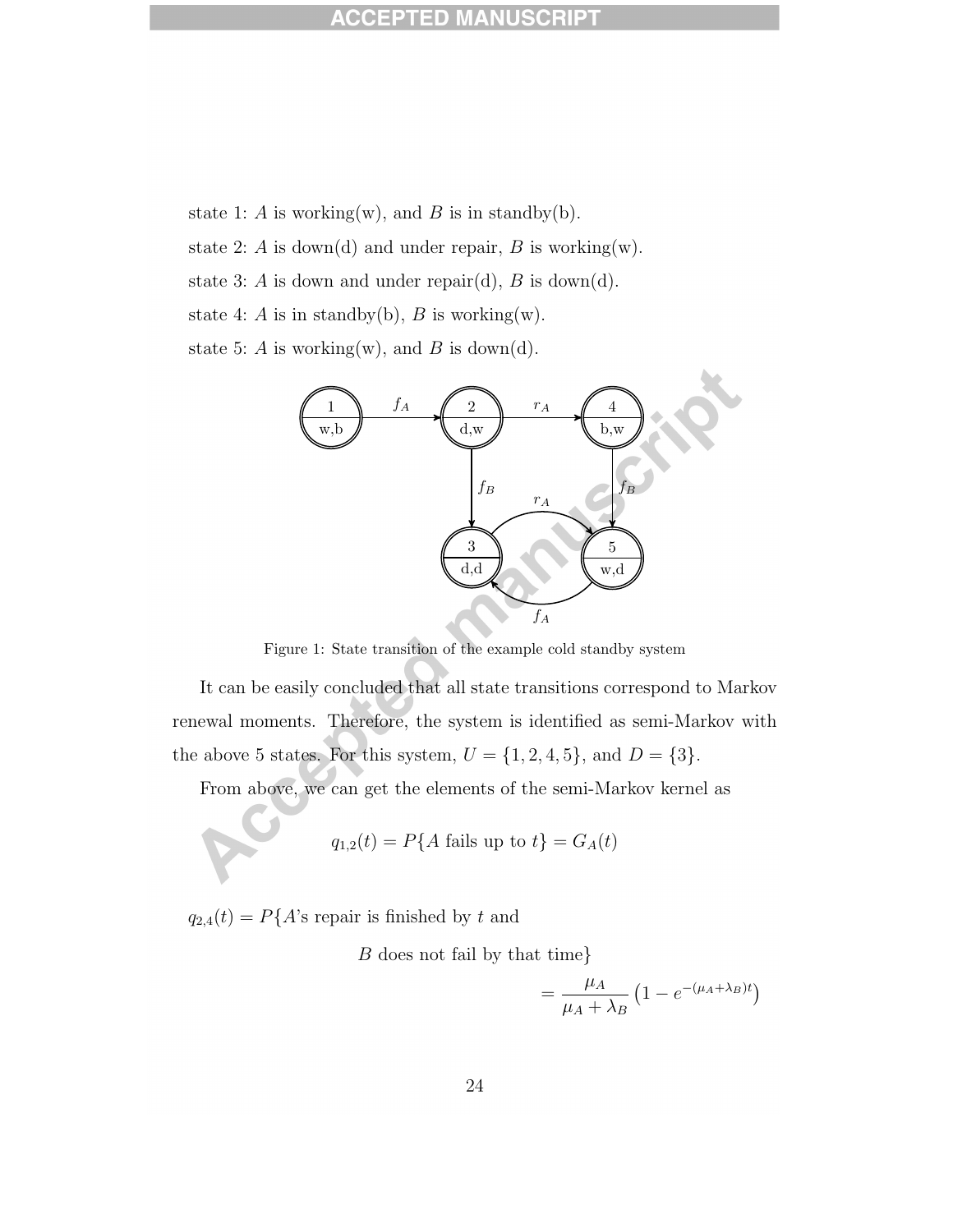$q_{2,3}(t)=P\{B \text{ fails before } t \text{ and }$ 

A's repair does not finish by that time}

$$
= \frac{\lambda_B}{\mu_A + \lambda_B} \left( 1 - e^{-(\mu_A + \lambda_B)t} \right)
$$

$$
q_{4,5}(t) = P\{B \text{ fails by time } t\} = 1 - e^{-\lambda_B t}
$$
  

$$
q_{3,5}(t) = P\{A \text{ is repair in the final value is } t\} = 1 - e^{-\mu_A t}
$$
  

$$
q_{5,3}(t) = P\{A \text{ fails by } t\} = G_A(t)
$$

So, the semi-Markov kernel is

$$
q_{5,3}(t) = P\{A \text{ fails by } t\} = G_A(t)
$$
\n, the semi-Markov kernel is

\n
$$
Q_{UU} = \begin{bmatrix}\n1 - G_A(t) & G_A(t) & & & & \\
0 & e^{-(\mu_A + \lambda_B)t} & \frac{\mu_A}{\mu_A + \lambda_B} \left(1 - e^{-(\mu_A + \lambda_B)t}\right) & 0 \\
0 & 0 & e^{\lambda_B t} & 1 - e^{-\lambda_B t} \\
0 & 0 & 1 - G_A(t)\n\end{bmatrix}
$$

$$
Q_{UD} = \begin{bmatrix} 0 \\ \frac{\lambda_B}{\mu_A + \lambda_B} (1 - e^{-(\mu_A + \lambda_B)t}) \\ 0 \\ G_A(t) \end{bmatrix}
$$

$$
Q_{DU} = \begin{bmatrix} 0 & 0 & 0 & 1 - e^{-\mu_A t} \end{bmatrix} \qquad Q_{DD} = \begin{bmatrix} 0 \end{bmatrix}
$$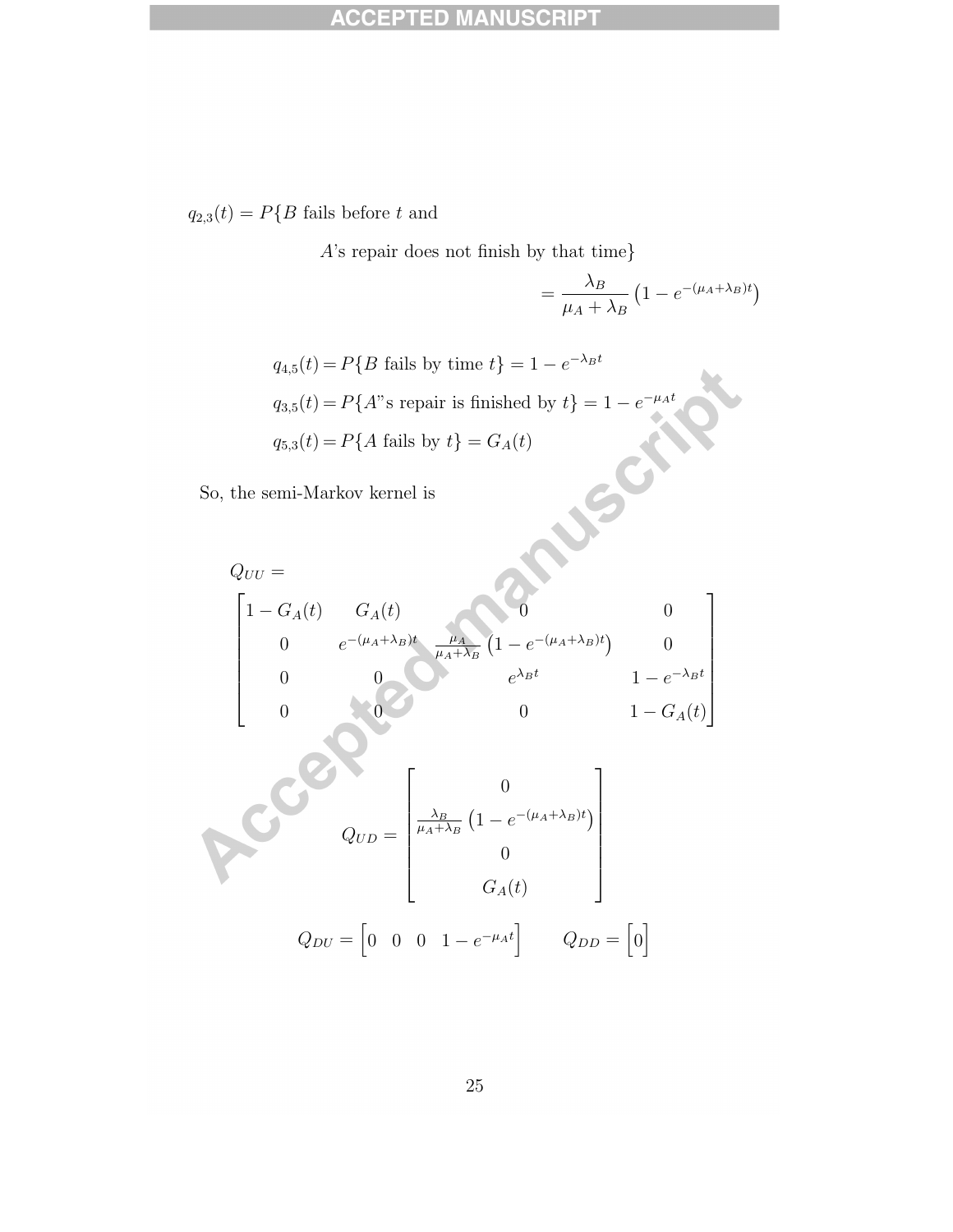By (31), (32), we have

$$
P = \begin{bmatrix} P_{UU} & P_{UD} \\ P_{DU} & P_{DD} \end{bmatrix} = \begin{bmatrix} 0 & 1 & 0 & 0 & 0 \\ 0 & 0 & \frac{\mu_A}{\mu_A + \lambda_B} & 0 & \frac{\lambda_B}{\mu_A + \lambda_B} \\ 0 & 0 & 0 & 1 & 0 \\ 0 & 0 & 0 & 0 & 1 \\ 0 & 0 & 0 & 1 & 0 \end{bmatrix}
$$
  
\n
$$
W(t) = \begin{bmatrix} W_{UU}(t) & W_{UD}(t) \\ W_{DU}(t) & W_{DD}(t) \end{bmatrix}
$$
  
\n
$$
= \begin{bmatrix} 1 & G_A & 1 & 1 & 1 \\ 1 & 1 & 1 & -e^{-(\mu_A + \lambda_B)t} & 1 & -e^{-(\mu_A + \lambda_B)t} \\ 1 & 1 & 1 & 1 & G_A(t) \\ 1 & 1 & 1 & 1 & G_A(t) \\ 1 & 1 & 1 & 1 & -e^{-\mu_A t} & 1 \end{bmatrix}
$$

The results obtained by simulation and by analytical algorithms are given in Table 3. The number of simulation runs is 400,000, and the computer processing time is 136.023 seconds. For numerical solution, the discretization interval length is  $\delta = 100/120 = 0.8333$ , number of iterations is 15, and the computer processing time is 107.436 seconds. In Table 3, the following notation is used for convenience.

St: the starting state of the system.

R1: mission reliability of type I.

R2: mission reliability of type II.

Sim: results by simulation method.

Ana: results by solving equations.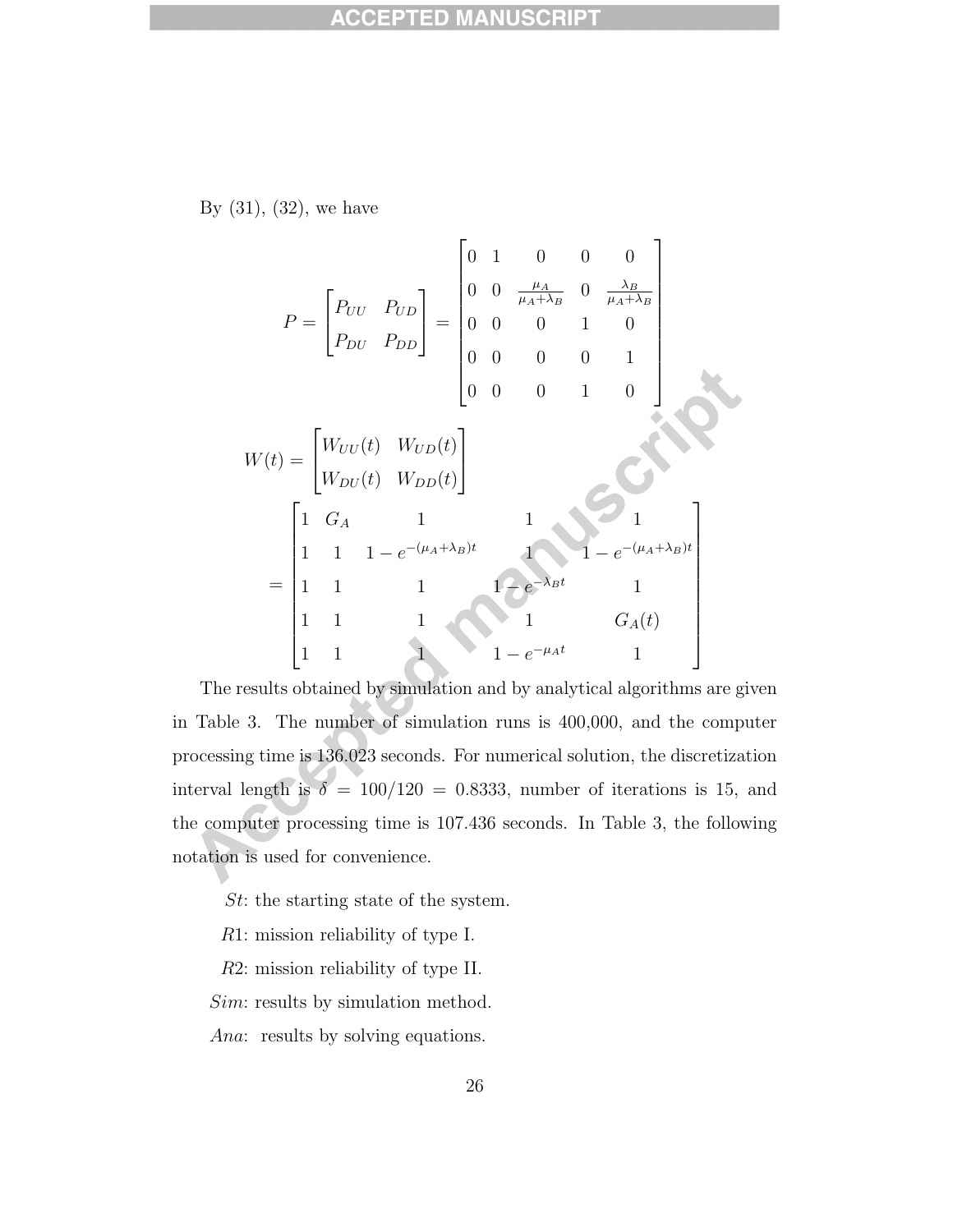| St             | R1(Sim) | R1(Ana) | R2(Sim) | R2(Ana) |  |  |
|----------------|---------|---------|---------|---------|--|--|
| 1              | 0.864   | 0.865   | 0.995   | 0.996   |  |  |
| $\overline{2}$ | 0.675   | 0.675   | 0.978   | 0.978   |  |  |
| 4              | 0.713   | 0.712   | 0.991   | 0.991   |  |  |
| 5              | 0.457   | 0.457   | 0.979   | 0.979   |  |  |
| 3              | 0.414   | 0.414   | 0.916   | 0.917   |  |  |

Table 3: Comparison of mission reliabilities

From Table 3, we can see that there is good agreement between the results obtained by the two approaches, considering the numerical precision of simulation and solution of the integral equations.

In this example, we have used a Weibull distribution for the failure time of component A. Note that if we set  $\beta = 1$  in equation (33), the Weibull distribution becomes an exponential distribution with rate  $\lambda = 1/\eta$ ; that is, the same distribution as the one-unit system in the first example of this section. Moreover, from Fig. 1, we see that if the system starts in either state 3 or state 5, the behavior of this system will be exactly the same as the one-unit system in the first example with corresponding starting states. Consequently, the results of mission reliability should be the same. We have confirmed this observation with numerical results obtained setting  $\beta = 1$ .

### 6. Conclusions

Based on mission requirements in engineering applications, we have presented two new reliability measures for mission systems under generalized operational time requirements within a given mission time window. One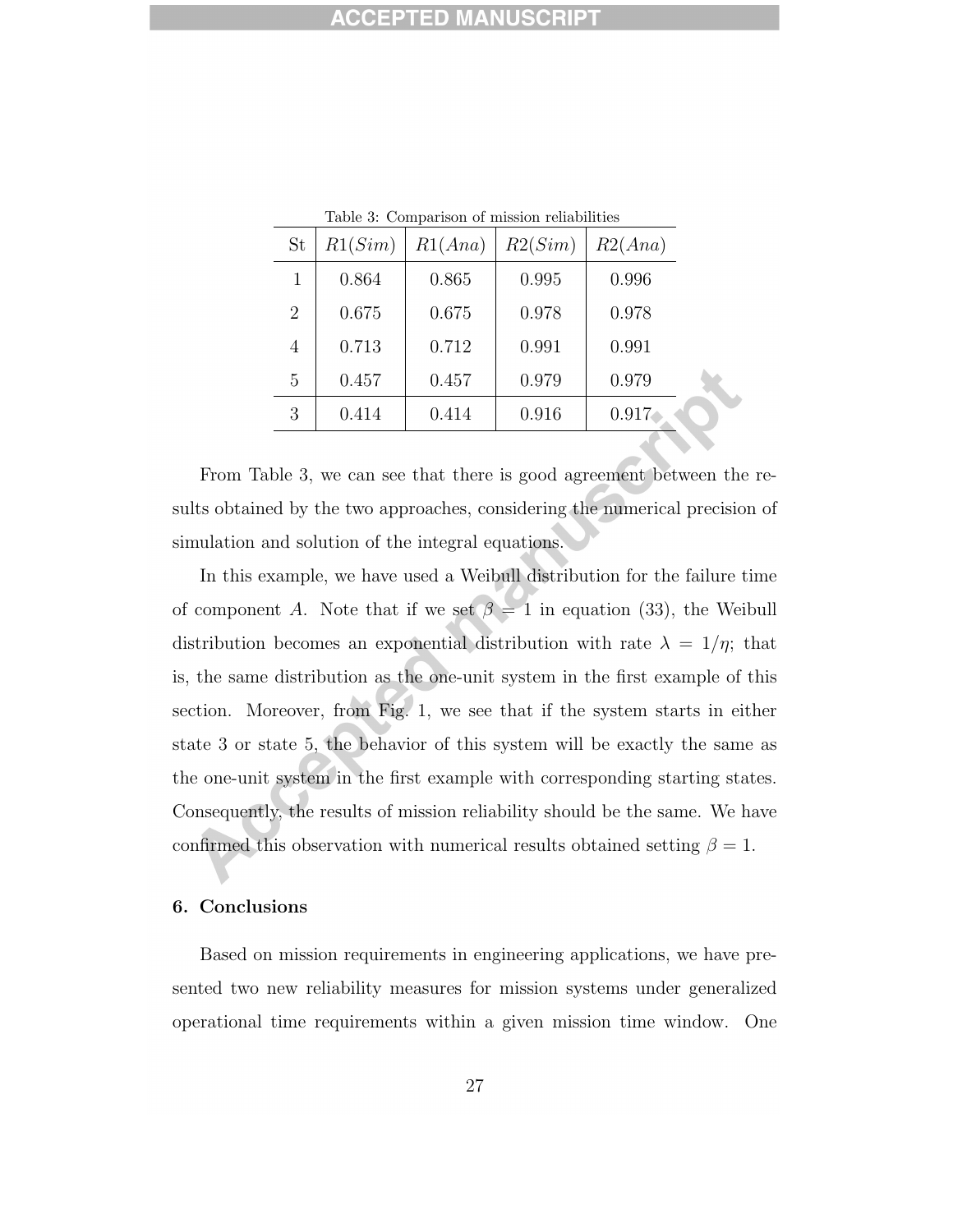measure is for the case when the mission requires a minimum operational time interval. The other measure is for the case when the mission requires the sum of operational time to be greater than a given value. For semi-Markov systems, matrix integral equations for calculating both types of mission reliability have been derived and numerical solution algorithms were presented. By the results of this paper, we can more precisely evaluate the mission reliability to reduce unnecessary redundancy of system resources for such mission systems.

Since a Markov system is a special case of a semi-Markov system, the results can be easily applied to mission systems consisting of multiple components if all of them have exponential failure and repair time distributions. However, careful checking of the semi-Markov properties are often necessary to ensure a system under study is really semi-Markov. Therefore, it will be useful in future research work to give a systematic approach to identifying an embedded semi-Markov process for systems with typical structures.

### 7. Acknowlegement

We are grateful to Professor Rommert Dekker for his suggestion to consider mission reliability of type II in his discussion with the first author at the 8th IMA international Conference on Modelling in Industrial Maintenance and Reliability. The authors would also like to express thanks to the editors and the two anonymous reviewers for their valuable comments which have helped to improve the manuscript.

This work was partially supported by the National Natural Science Foundation of China [grant number 71071159].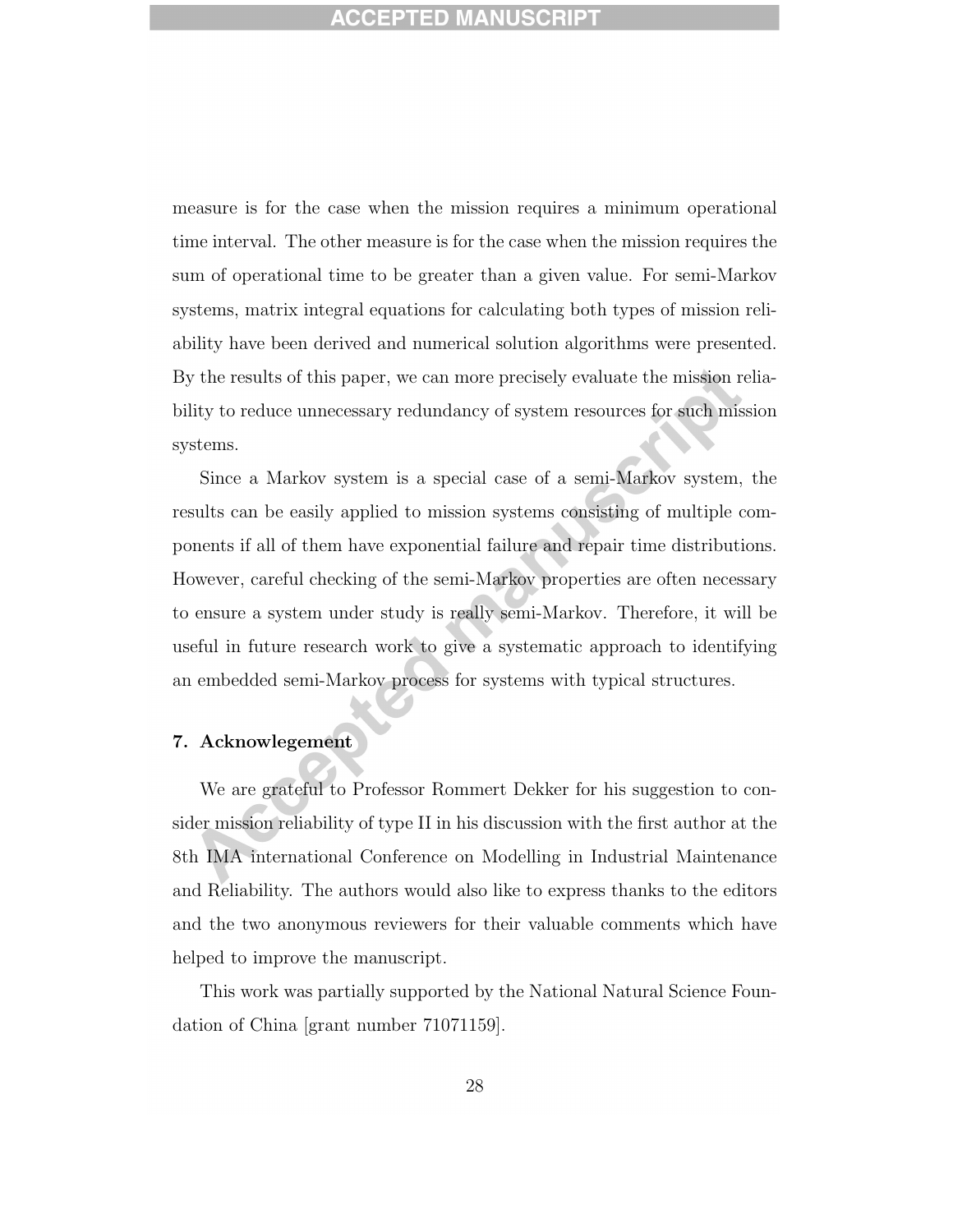### References

- [1] A. N. Guest, Handbook of Satellite Applications, Springer, 2013, Ch. Telemetry, Tracking, and Command (TT&C), pp. 1067–1078.
- [2] A. Csenki, An integral equation approach to the interval reliability of systems modelled by finite semi-Markov processes, Reliability Engineering & System Safety 47 (1) (1995) 37–45.
- [3] G. Levitin, L. Xing, Y. Dai, Mission cost and reliability of 1-out-ofwarm standby systems with imperfect switching mechanisms, Systems, Man, and Cybernetics: Systems, IEEE Transactions on 44 (9) (2014) 1262–1271.
- [4] K. Kim, K. S. Park, Phased-mission system reliability under markov environment, IEEE Transactions on Reliability 43 (2) (1994) 301–309.
- [5] X. Zang, H. Sun, K. Trivedi, A BDD-based algorithm for reliability analysis of phased-mission systems, IEEE Transactions on Reliability 48 (1) (1999) 50–60. doi:10.1109/24.765927.
- [6] L. Xing, S. V. Amari, Handbook of Performability Engineering, Springer, 2008, Ch. Reliability of Phased-mission Systems, pp. 349–368.
- [7] Y. Mo, L. Xing, S. Amari, A multiple-valued decision diagram based method for efficient reliability analysis of non-repairable phased-mission systems, Reliability, IEEE Transactions on 63 (1) (2014) 320–330.
- [8] X. Wu, H. Yan, L. Li, Numerical method for reliability analysis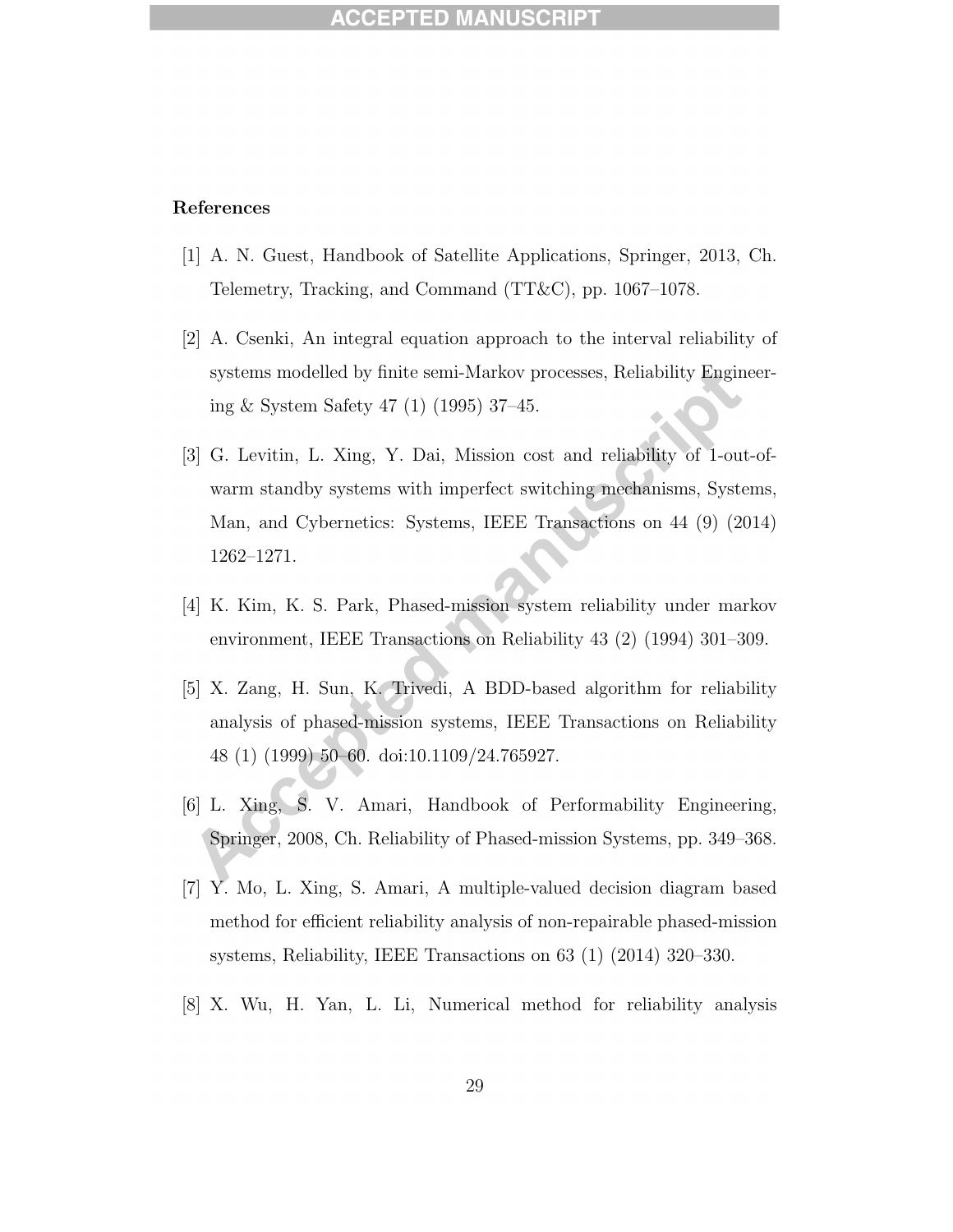### ACCEPTED MA

of phased-mission system using markov chains, Communications in Statistics-Theory and Methods 41 (21) (2012) 3960–3973.

- [9] J.-M. Lu, X.-Y. Wu, Reliability evaluation of generalized phased-mission systems with repairable components, Reliability Engineering & System Safety 121 (2014) 136–145.
- [10] R. Peng, Q. Zhai, L. Xing, J. Yang, Reliability of demand-based phasedmission systems subject to fault level coverage, Reliability Engineering & System Safety 121 (2014) 18–25.
- [11] L. Xing, G. Levitin, BDD-based reliability evaluation of phased-mission systems with internal/external common-cause failures, Reliability Engineering & System Safety 112 (2013) 145–153.
- [12] G. Levitin, L. Xing, S. Amari, Y. Dai, Reliability of nonrepairable phased-mission systems with common cause failures, Systems, Man, and Cybernetics: Systems, IEEE Transactions on 43 (4) (2013) 967–978.
- [13] G. Levitin, L. Xing, S. V. Amari, Y. Dai, Reliability of non-repairable phased-mission systems with propagated failures, Reliability Engineering & System Safety 119 (0) (2013) 218 – 228.
- [14] L. Xing, S. V. Amari, C. Wang, Reliability of k-out-of-n systems with phased-mission requirements and imperfect fault coverage, Reliability Engineering & System Safety 103 (2012) 45–50.
- [15] X. Wu, Mission reliability model for repairable system with minimum operation time requirement, in: Proc. 8th IMA Intl. Conf. on Modelling in Industrial Maintenance and Reliability (MIMAR), 2014.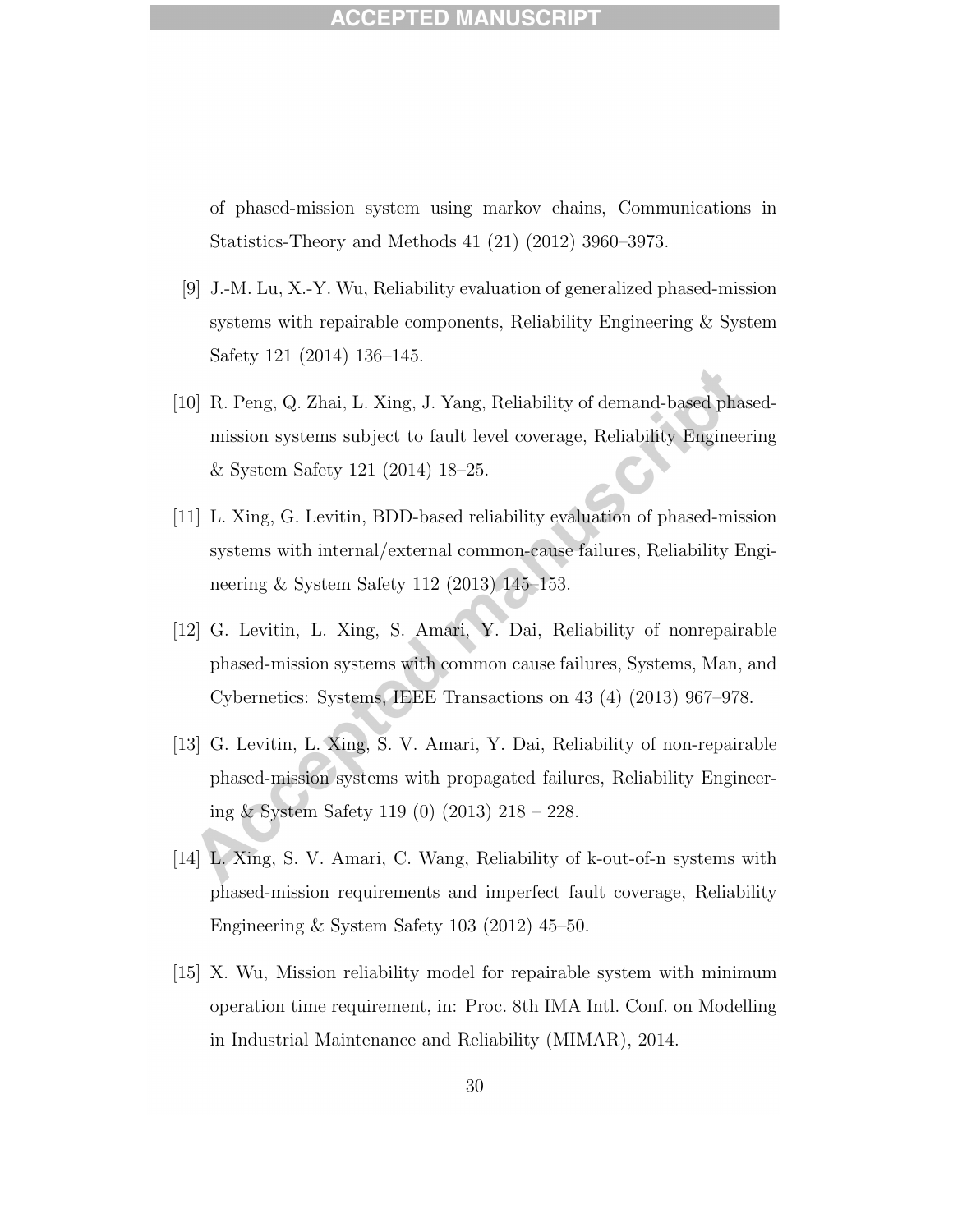## **ACCEPTED M**

- [16] W. J. Stewart, Probability, Markov chains, queues, and simulation: the mathematical basis of performance modeling, Princeton University Press, 2009.
- [17] A. Birolini, Reliability engineering: Theory and Practice, 5th Edition, Springer, Berlin Heidelberg, 2007.
- [18] R. E. Barlow, L. C. Hunter, Reliability analysis of a one-unit system, Operations Research 9 (2) (1961) 200–208.
- [19] Y. H. Tang, Some new reliability problems and results for one-unit repairable system, Microelectronics Reliability 36 (4) (1996) 465–468.
- [20] N. Limnios, Reliability measures of semi-Markov systems with general state space, Methodology and Computing in Applied Probability 14 (4) (2012) 895–917.
- [21] N. Limnios, Interval reliability, corrections and developments of Reliability Measures of Semi-Markov Systems with General State Space, Methodology and Computing in Applied Probability 16 (3) (2014) 765– 770.
- [22] S. Georgiadis, N. Limnios, Interval reliability for semi-Markov systems in discrete time, Journal de la Société Française de Statistique 153 (3) (2014) 152–166.
- [23] R. Fricks, A. Puliafito, M. Telek, K. S. Trivedi, Advanced Computer System Design, Gordon and Breach Science Publishers, 1998, Ch. Markov renewal theory applied to performability evaluation., pp. 193–236.